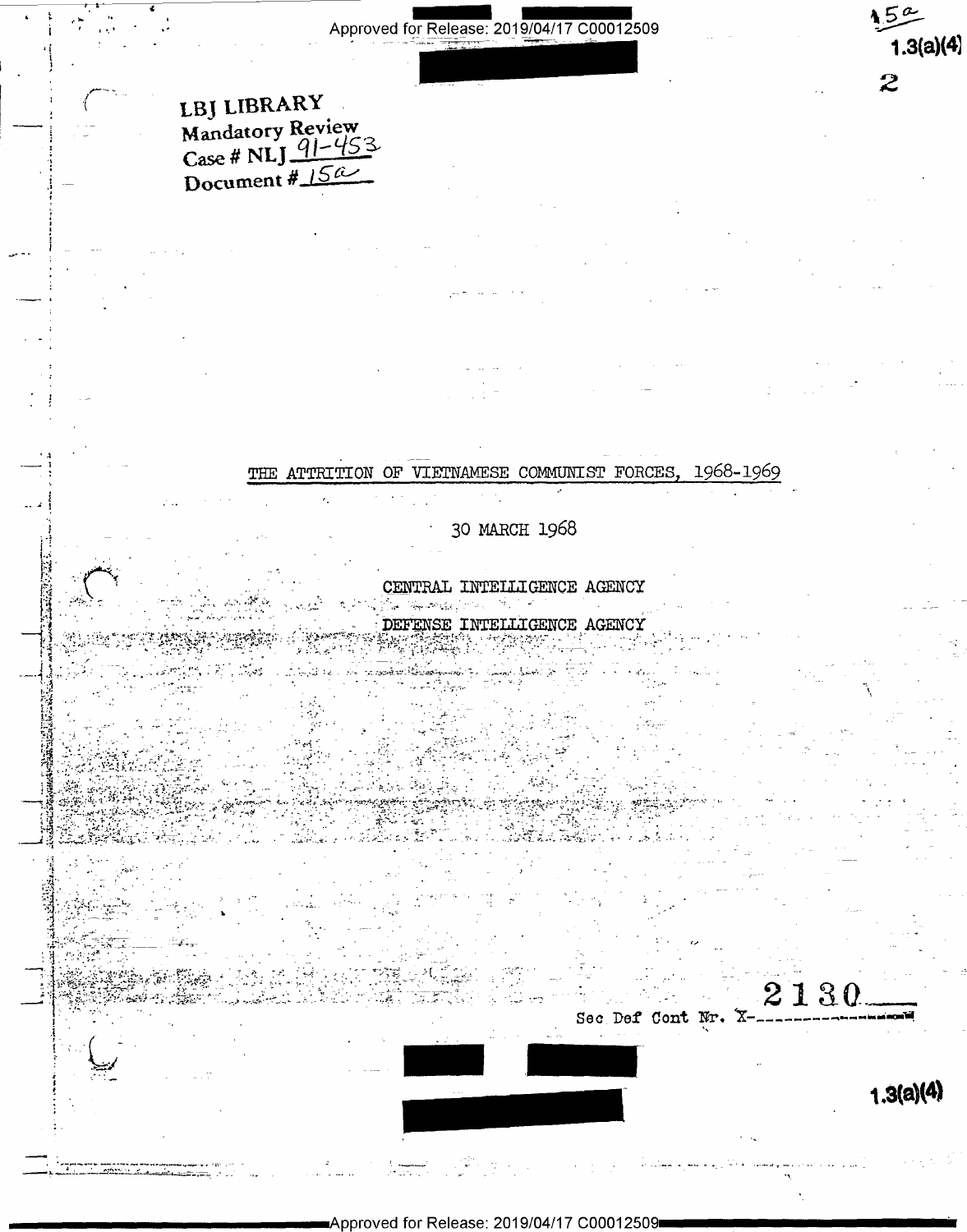THE ATTRITION OF VIETNAMESE COMMUNIST FORCES, 1968-1969

## ASSUMETIONS

'

1

\_.... <sup>7</sup> <sup>t</sup>

 $\overline{\phantom{0}}$ 

We have approached the complex problem of determining the ability of the Vietnamese Communists to withstand manpower attrition by constructing a hypothetical model of what could reasonably be viewed as a "worst case" situation for Hanoi. This approach is based on the fact that if the Comunists have adequate manpower to meet the hypothetical "worst case" requirements during 1968 and l969, then they can meet any lesser requirement resulting from the actual course of events. Our assumptions, therefore, are not offered as estimate judgments of the probable course of events ls( T . during l968 and l969, but are presented as reasonable structural components of a "worst case" model.

> In accordance with this approach we are basing our calculations on the following assumptions:

a. That the level of combat will be significantly higher than that of 1967 but less than that during the first quarter of 1968 .

b.\_ That manpower requirements must be met completely from resources within North Vietnam and South Vietnam, with no manpower inputs from third countries, e.g., China or volunteers from other Communist countries.

c. That recruitment and impressment in South Vietnam will be adequate to provide manpower at an average monthly rate of  $7,000$  or about  $85,000$  persons a year.

1.3(a)(4)

1.3(a)(4)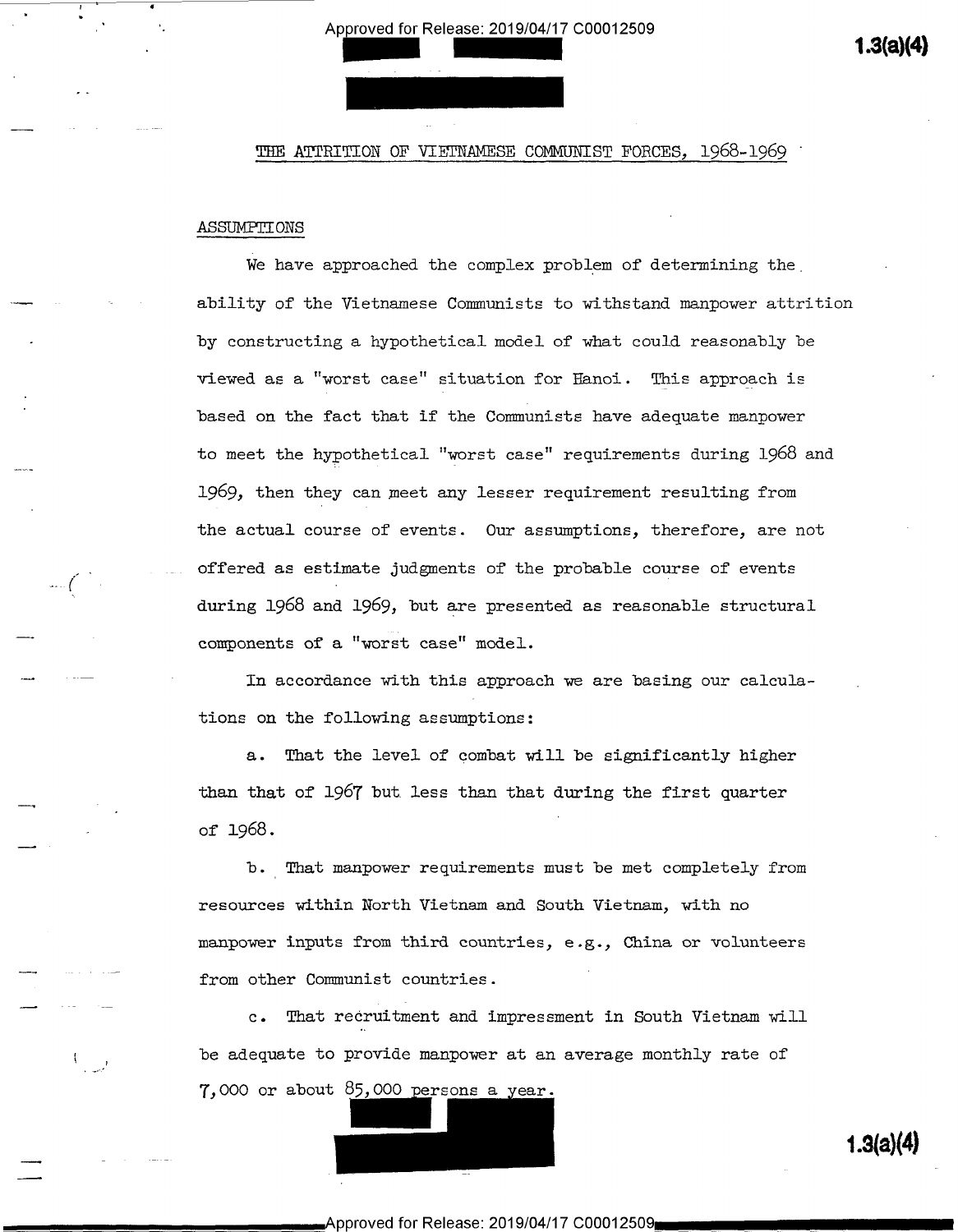Approved for Release: 2019/04/17 C00012509 1.3(a)(4)<br>
1.3(a)(4)  $\Box$  if a. That the rate of personnel infiltration from the North is determined by requirements in the South rather than being limited by existing capacities of the infiltration system.

> e. That the Communists have an insurgency base in the range of 500,000 persons and that they will attempt to maintain this assumed base at this level.

f. The level of air attacks against NVN, and the associated requirement for air defense will be based on experience in the third quarter 1967.

Approved for Release: 2019/04/17 C00012509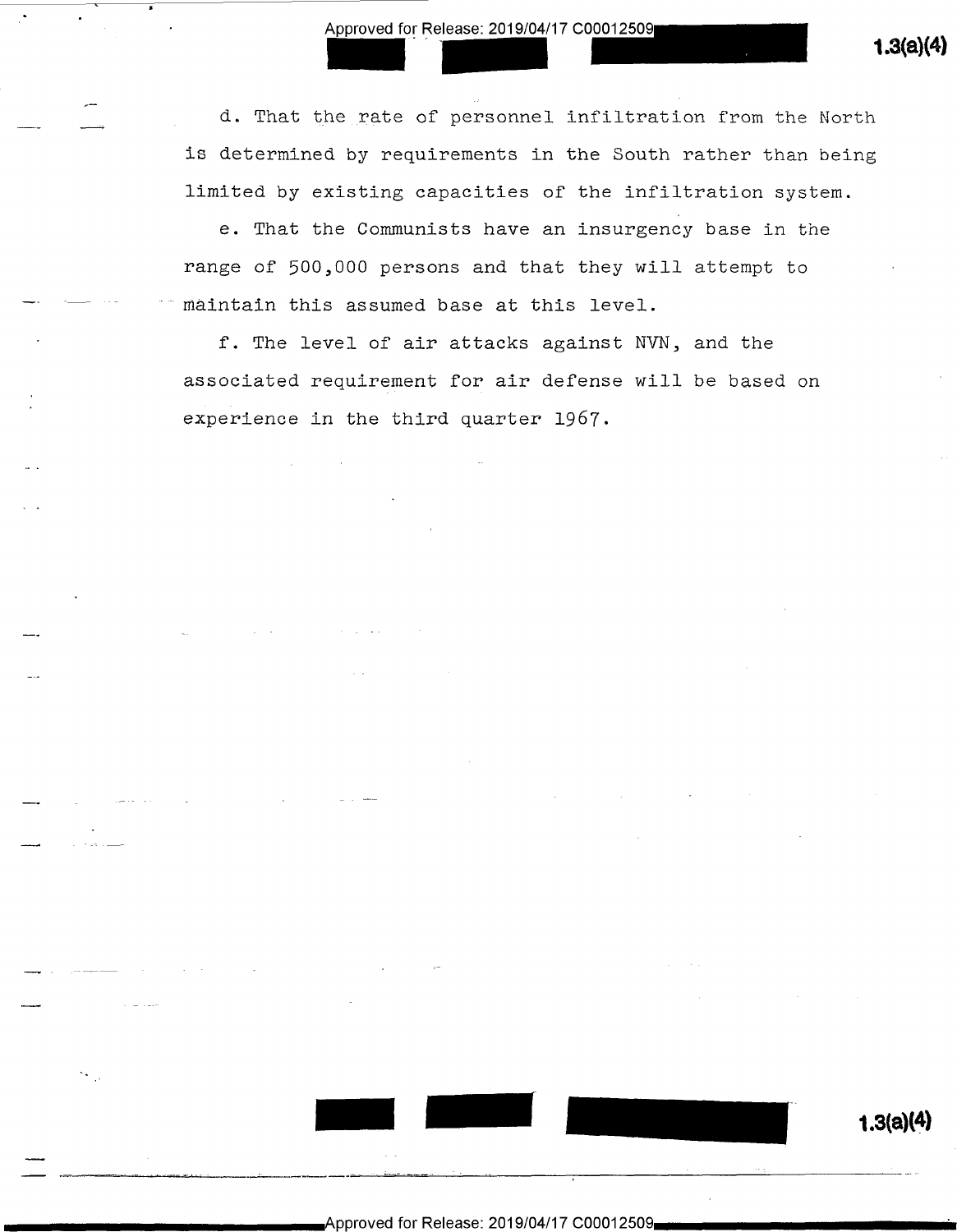Approved for Release: 2019/04/17 C00012509 oroved for Release: 2019/04/17 C00012509<br>**1.3(a)(4)** 

# I. Manpower Requirements

- A. Military Forces
	- (1) North Vietnam

The North Vietnamese are estimated to have about  $475,000$  men in the Armed Forces and another  $400,000$  in the militia/security forces today. Of this force some ll5-130,000 are deployed out-of-country. About 300,000 are considered necessary'to provide for defense of the homeland. This defense force includes basically six infantry divisions, air and coastal defense forces, and command and logistics elements. Thus, a force of about 50,000 or  $\frac{1}{4}$  division equivalents would be available for out-of-country deployment during 1968.

 $(2)$  Leos

 $\overline{a}$ 

.\_\_,

.\_\_\_\_,

The North Vietnamese military forces in Laos total about 30,000. They are a part of the NVA and are counted in the NVN total. Eathet Lao forces have remained in Laos and are not considered in this analysis.

~

(3) South Vietnam

VC/NVA forces in South Vietnam have probably developed a total insurgency base in the general range of 500,000 persons. The North Vietnamese component of this base is from 85,000 to l00,000 persons.

B. Civilian Labor Force

The North Vietnamese civilian labor force totals 9.8 million persons. Over  $400,000$  of this total are shown in our

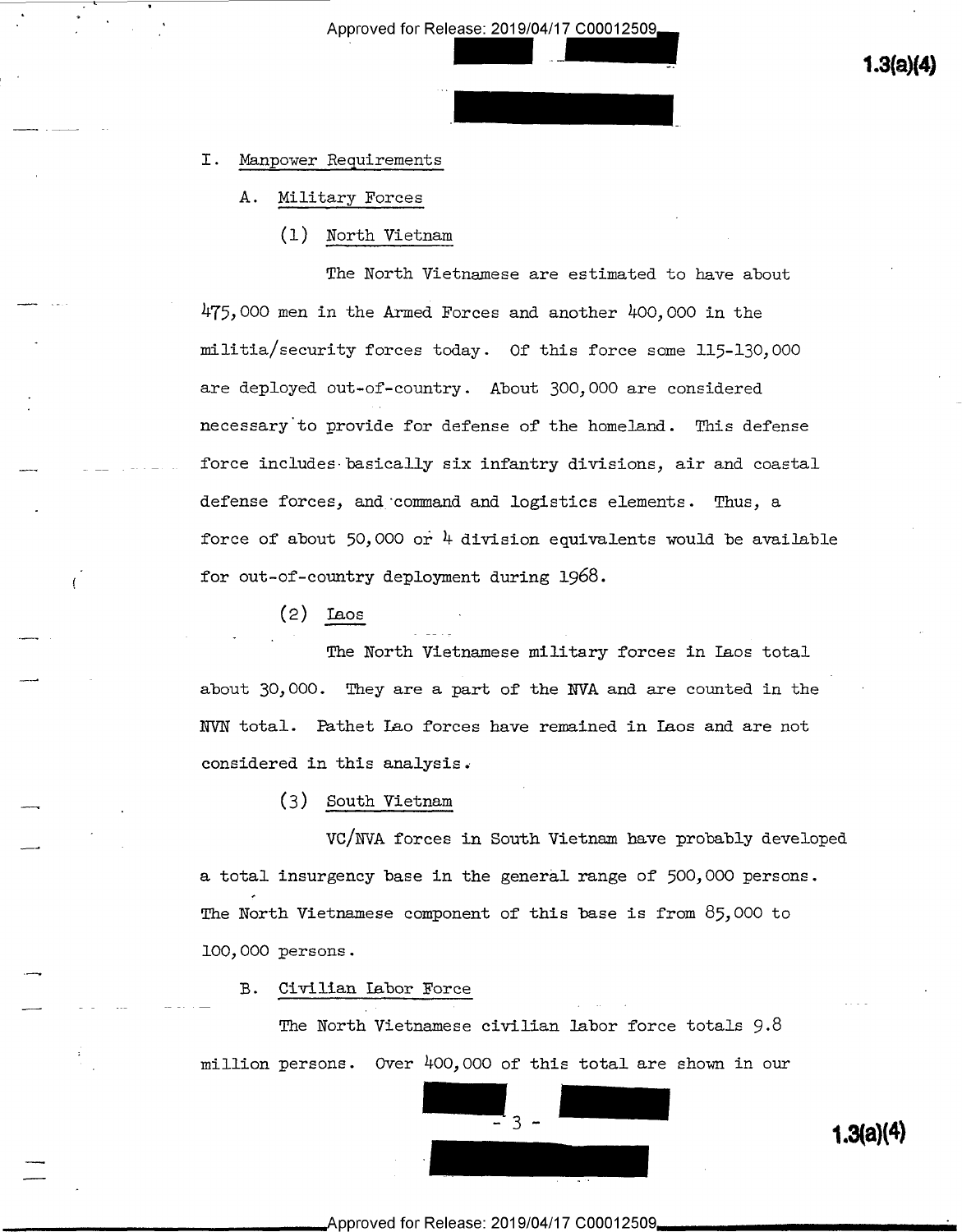figures as militia. About 200,000 full-time workers are assigned to essential war related work such as bomb damage repair, the maintenance and operation of LOC's, and logistics activities.

Of the remaining 9.2 million people we estimate that 8.7 million are necessary to maintain economic activity at its normal levels. Thus about 500,000 persons may be regarded as a potential manpower pool which can be diverted to other activities without excessive disruption to the economy.

We estimate that the North Vietnamese labor force contains about l million males in the lT to 35 age group that are physically fit for military service.

North Vietnam also maintains a civilian labor force of about 20,000 persons engaged in IOC construction and repair ..\_\_. . \_ activities in Laos.

II. Manpower Availabilities

I 7'

Q

Q

North Vietnam has a population of about 18.7 million people of which about 2.8 million males are believed to be between the ages of 17 and 35. Of these draft age males, about 1.5 million are believed to be physically fit for military service. More than one million of these have yet to be drafted.

In addition every year about 200,000 males reach the age of 17, and it is believed that at least 120,000 of these are <sup>f</sup>physically fit for military service. we have assumed that l00,000 of these can be drafted each year.

We have previously stated that a total of 500,000 males can



 $\equiv$  1.3(a)(4)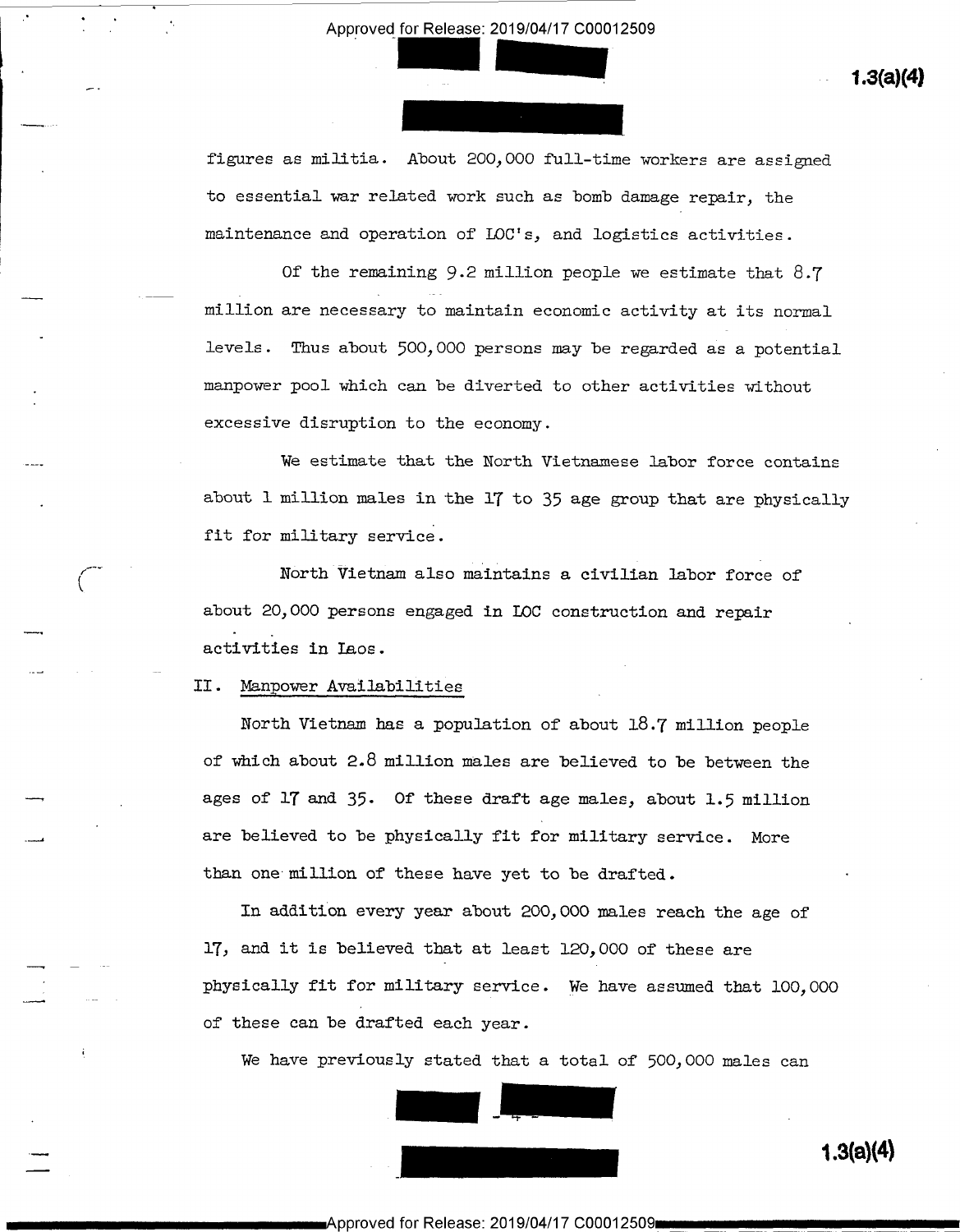Approved for Release: 2019/04/17 C00012509<br> **1.3(a)(4)**<br> **1.3(a)(4)** 

be drawn from the labor force. If we add to them the 200,000 that can be drafted during 1968 and 1969, a total of 700,000 persons can be diverted to the military service.

III. Manpower Losses

للمسترد المراجع العام المعام المواضيع المواضيع المواضيع المواضيع المواضيع المواضيع المواضيع المواضيع المواضيع<br>المواضيع

\_\_\_\_

# A. South Vietnam

Our calculations postulate that the insurgency base in South Vietnam will be attrited at a rate of 300,000 a year during 1968 and 1969. This figure is based on an assumed loss of 800 men per day from all causes -- killed, died of wounds, disabled, died of sickness, deserted, defected and captured. It is a compromise between the assumed enemy casualties if the enemy should revert to a 1965-1967 style protracted war, and the considerably higher casualties he would sustain if he continued the forward deployment which he adopted after the failure of the Tet offensive. » \* " \*

B. In Iaos

We have almost no firm knowledge of the attrition experienced by enemy forces in Iaos. For the purpose of this estimate we have assumed that the forces in Laos will be attrited at about l5 percent of force levels for annual losses of about 5,000 personnel during l968 and 1969.

C. In North Vietnam

It is assumed that the North Vietnamese will lose approximately 10 percent a year, or  $45,000$ , though normal administrative attrition.

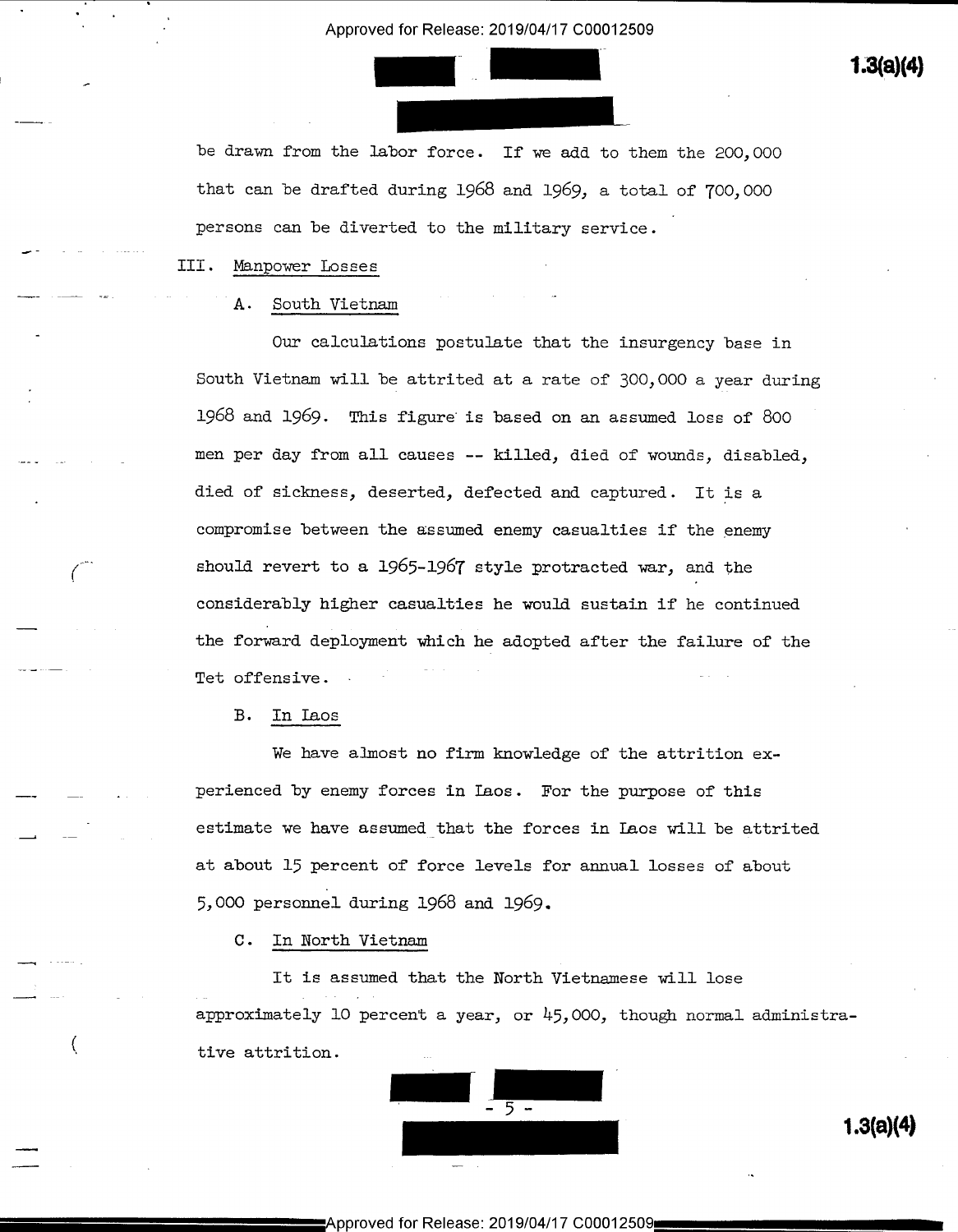$1.3(a)(4)$ 

# D. Sumary

|                 | South Vietnam | 300,000 |
|-----------------|---------------|---------|
|                 | Laos          | 5,000   |
|                 | North Vietnam | 45,000  |
| and the control | -1968         | 350,000 |
| $\sim$          | 1969          | 350,000 |
|                 | Total         | 700,000 |

# IV. Manpower Replacement Capabilities

# A. South Vietnam

we are assuming that the Viet Cong will be successful during 1968 and 1969 in recruiting at an annual level of 85,000 persons and thus calculate that the remaining 215,000 men required to replace total enemy manpower losses in South Vietnam must be infiltrated from North Vietnam. In addition, North Vietnam must provide an additional 50,000 persons to meet losses in North Vietnam and in Laos.

v

B. North Vietnam

 $\overline{\phantom{a}}$ 

ť

,1.-.

..\_\_ \_

We believe that in addition to its annual population increments that yield about 120,000 physically fit males of draft age, North Vietnam has a manpower slack in both its military and civilian forces.

In the existing military structure there are about 50,000 troops, or the equivalent of  $4$  divisions, that could be deployed \_\_. \_ to the South during 1968 without reducing NVN forces below the levels necessary for defense of the homeland. Such deployment would be a one-shot movement and could not be duplicated in  $1969$ .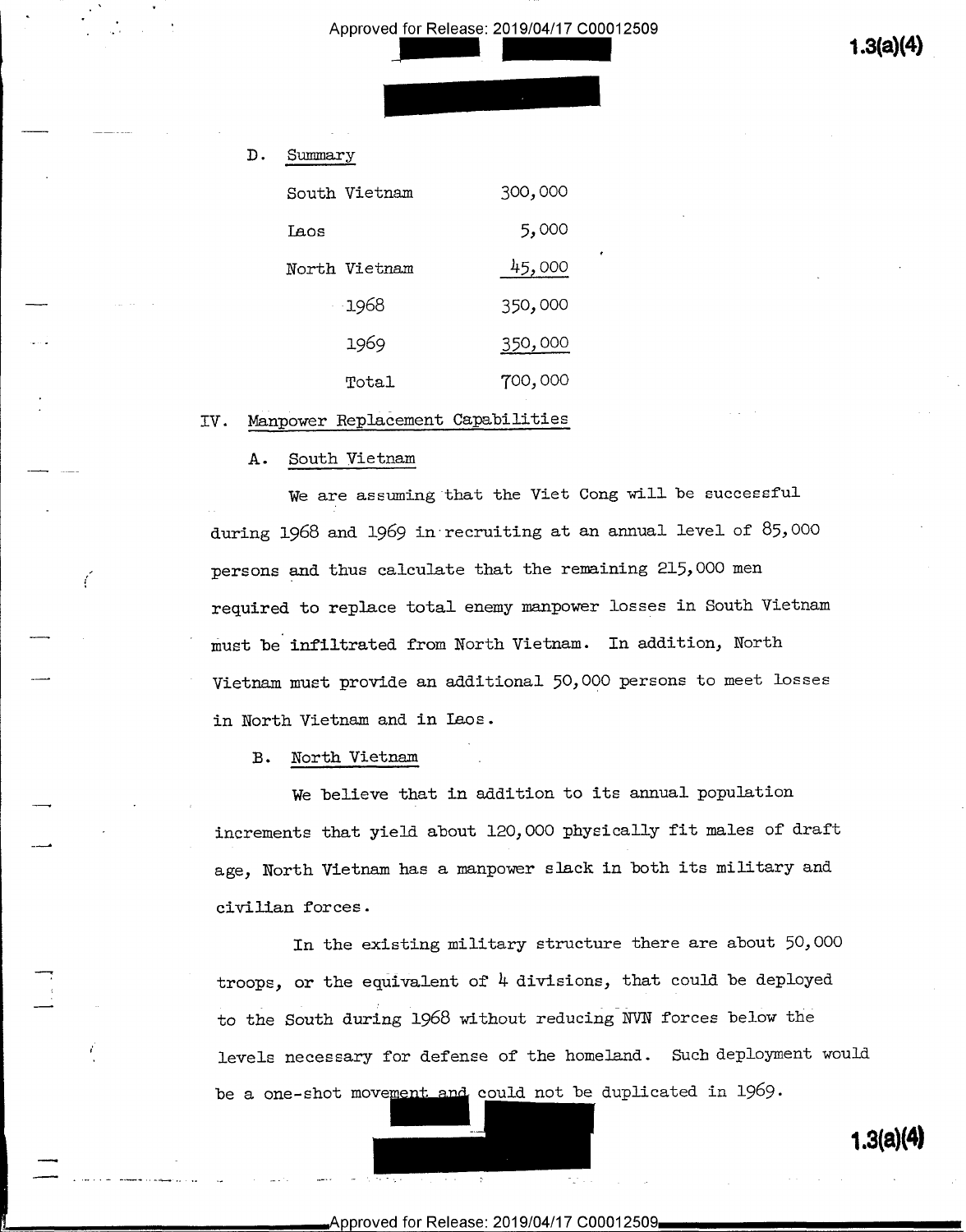$1.3(a)(4)$ 

We calculate that North Vietnam would have to draw down the surplus elements of its civilian labor force to make up any shortfalls not covered by annual drafts or the movement of existing military units.

As we see the situation North Vietnam would be able to obtain manpower to replace losses in the following numbers:

| $\bullet$<br>$\cdot$ |                                        | 1968    | 1969    |
|----------------------|----------------------------------------|---------|---------|
|                      | Annual Draft Class                     | 100,000 | 100,000 |
|                      | Military Deployment                    | 50,000  | - -     |
| $\sim$ $\sim$        | Draw-down from Civilian<br>Labor Force | 115,000 | 165,000 |
| $\sim$ $\sim$ $\sim$ | Total                                  | 265,000 | 265,000 |

In each year 50,000 of the 265,000 would be required to replace losses in North Vietnam and in Laos, and 215,000 would have to be infiltrated into South Vietnam.

Our figures indicate that the drain on the civilian labor force would increase from about ll5,000 men in 1968 to 165,000 men in 1969. The cumulative drain of 280,000 men is just over 55 percent of our calculation of surplus labor in North Vietnam.

V. Training

The current national estimate of the North Vietnamese capability to train T5,000 to lO0,000 men a year for infiltration was based on an analysis of reports and all source data of the nuber of units associated with this training and our estimate of their requirements. At that time, the identifiable training base

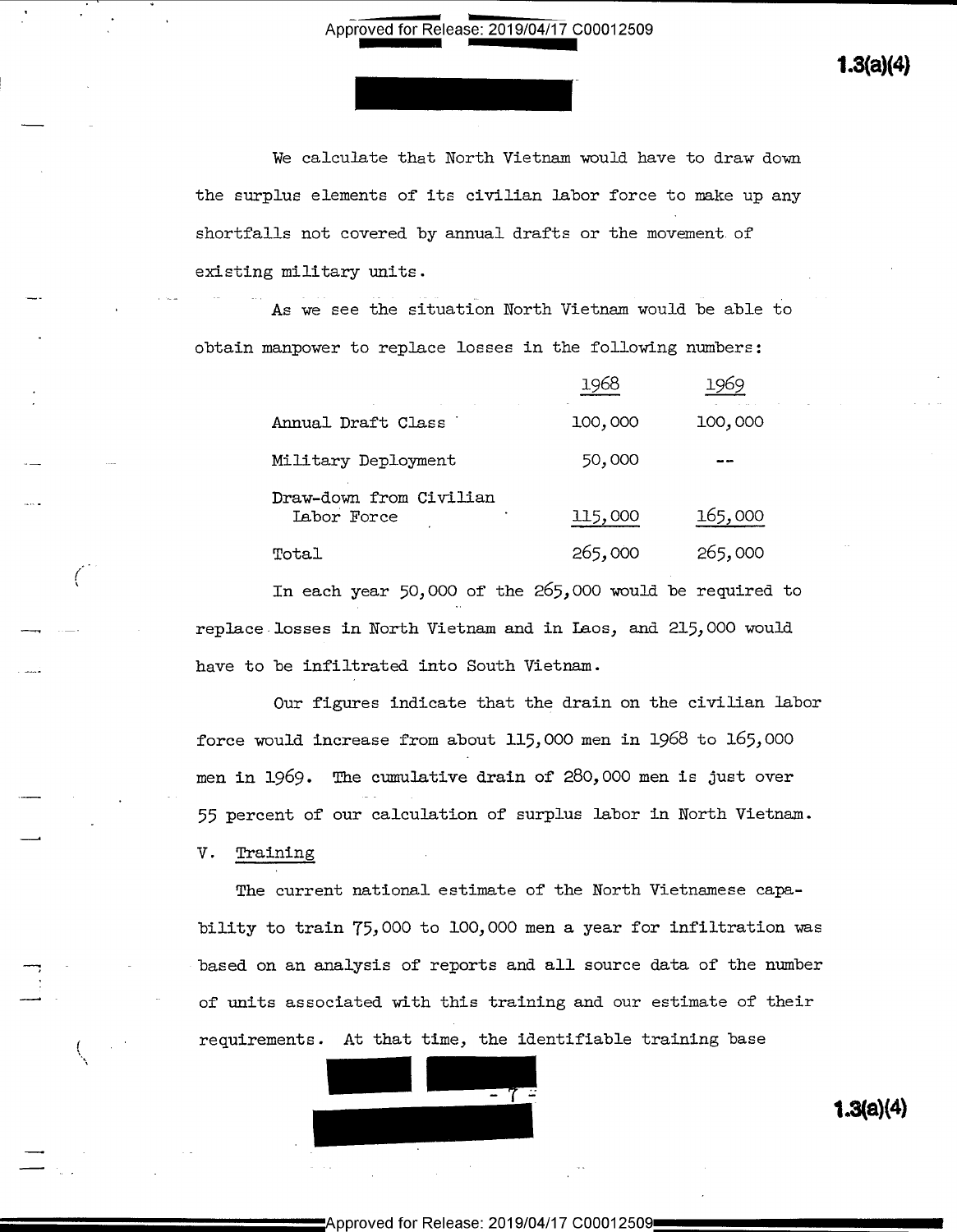consisted of six infantry divisions associated with infiltration training. Airborne, artillery, officer/NCO training, and specialists were trained by other appropriate organizations, schools, and the basic six divisions. In addition, some of the higher or specialized training is provided by Communist advisors both in country and in their homelands.

Subsequently, some of the divisions were redeployed and they no longer provide infiltration training. An analysis of the most recent data has revealed that the North Vietnamese are now employing four divisions and two training groups for basic infiltration training and that, for the most part, they have retained the three month training cycle.

 $\sim$ 

...\_.1

.\_\_\_.,

en de la companya de la companya de la companya de la companya de la companya de la companya de la companya d<br>La companya de la companya de la companya de la companya de la companya de la companya de la companya de la co<br>L

 $\equiv$ 

It is estimated that each division  $(2/3 \text{ training}, 1/3 \text{ regular})$ duties) can assimilate, equip, and train 6,000 to 8,000 recruits every three months. The two training groups are rated at 6,000 each. On this basis, lh5,000 to lT5,000 recruits can be trained each year. By shortening the training cycle or expanding the base an additional 50,000 to 60,000 recruits could be trained.

Replacements for the NVN forces in-country are considered to be absorbed in the existing units although there may be some provisions for basic training prior to joining the units. For instance, replacements taken from the militia or other reserves would have had some prior basic training.

The most important manpower problem is the adequacy of available leadership. The quality of the leadership, officer



 $1.3(a)(4)$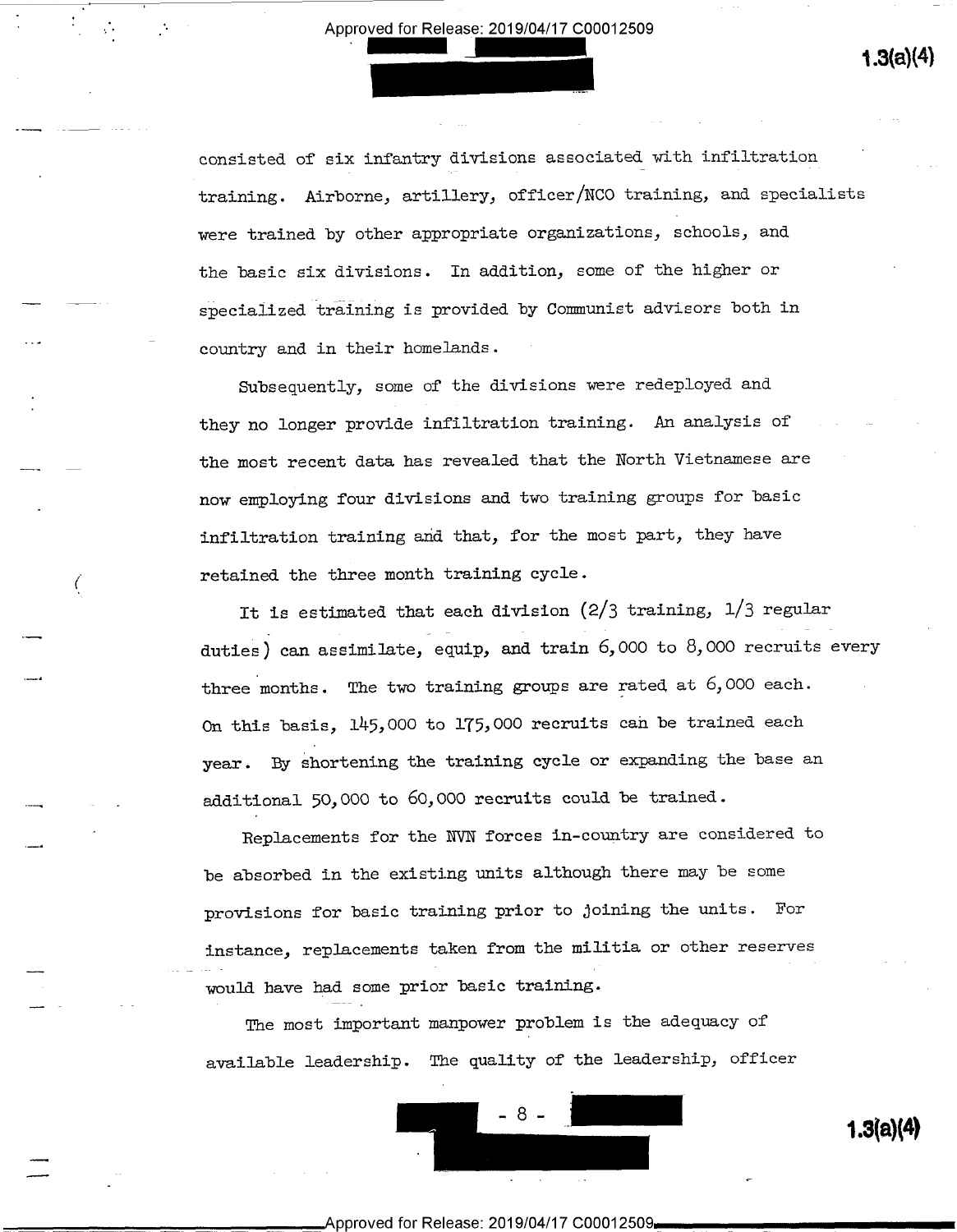

—

(,

 $\overline{\phantom{a}}$ 

\_....a

 $\overline{\phantom{a}}$ 

and NCO, has declined as the demand has increased. Officer and NCO schools have been shortened from two years to eight months. The largest single source of junior officers is now believed to be from battlefield commissions. The decline in standards and training, however, is offset to a considerable extent by the type organizations being deployed south and the absence of requirements for more sophisticated equipment. Basically the VC/NVA is an individual weapon, man pack army which uses equipment easily adaptable to the individual soldier. In the North, the training demands generated by more sophisticated equipment have been met by provision of foreign training at home and abroad.



Approved for Release: 2019/0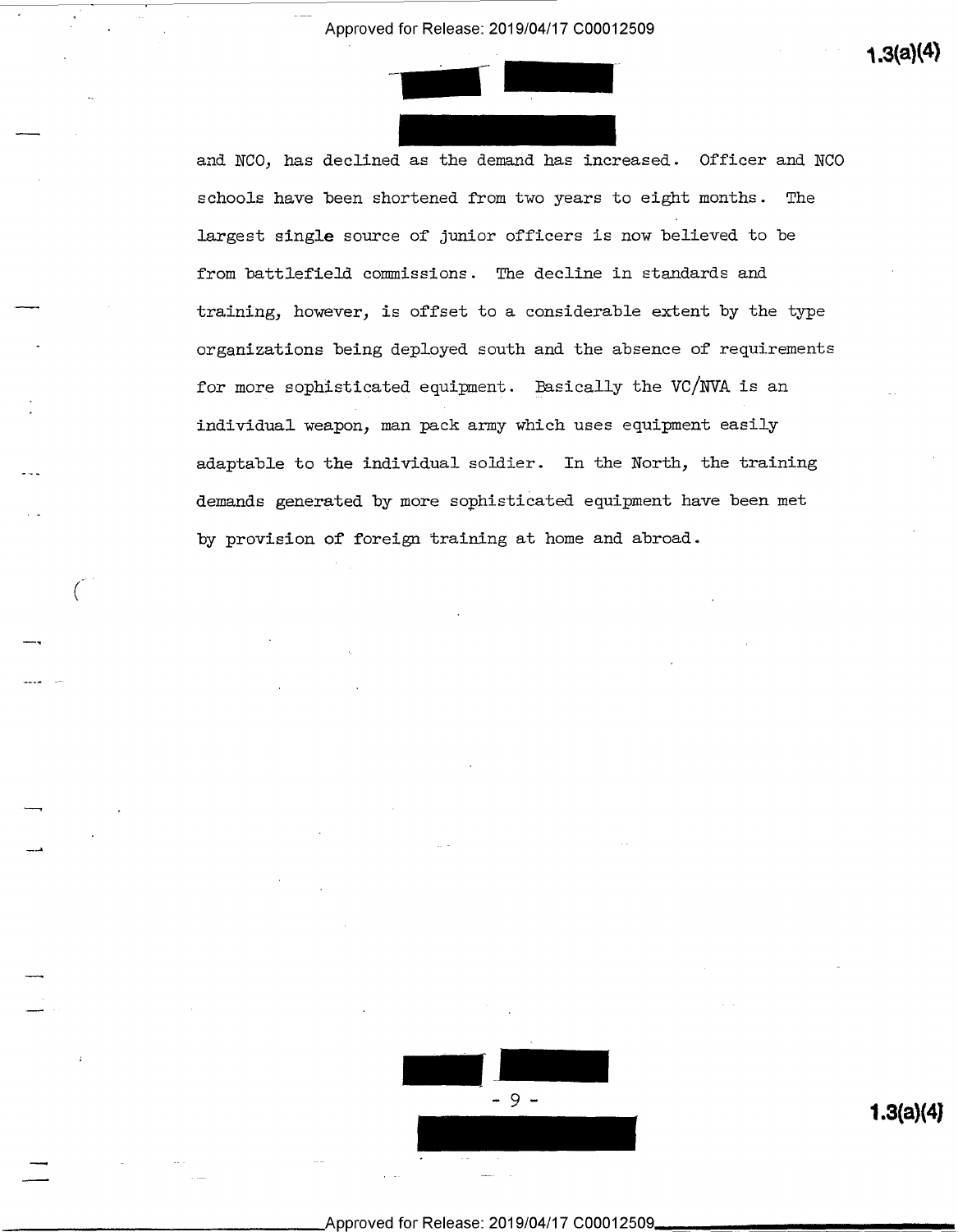# $1.3(a)(4)$

**BACK-UP SHEETS** 

鹦

# BACK-UP SHEETS

| A.,              | North Vietnamese Order of Battle                       | DIA        |
|------------------|--------------------------------------------------------|------------|
| $-B$ .           | Insurgency Base                                        | CIA        |
| $\mathfrak{c}$ . | Breakdown of Civilian Labor Force                      | <b>CTA</b> |
| D.               | War-Related Labor Forces                               | CIA        |
| Е.               | Enemy Losses in South Vietnam                          | DIA        |
| $F$ .            | North Vietnamese Personnel Losses in North Vietnam DIA |            |
| G.               | Surplus Labor Force                                    |            |

 $1.3(a)(4)$ 

送録 高等

 $\frac{1}{2}$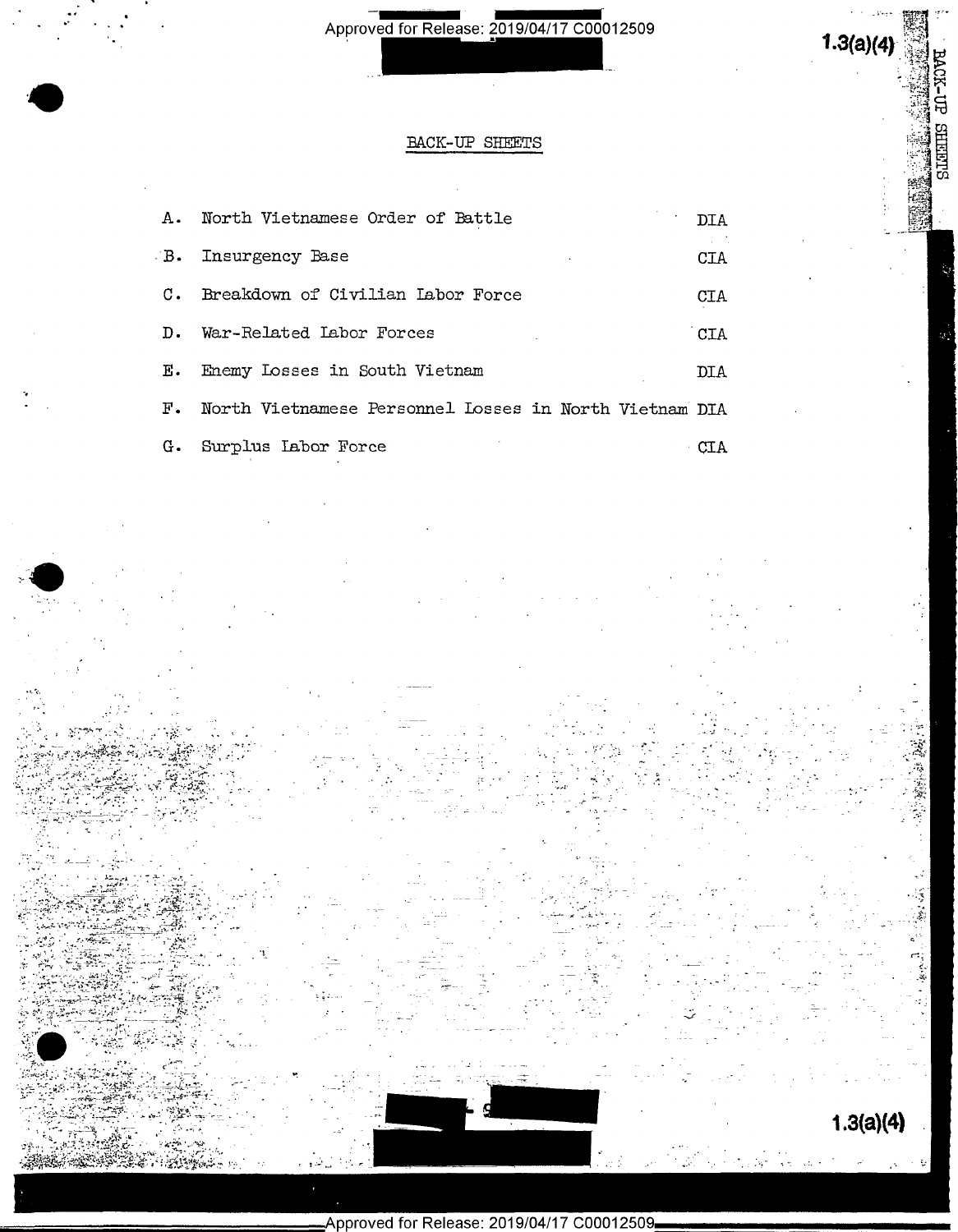$1.3(a)(4)$ 

TAB A

 $\gamma$  17

# NORTH VIETNAMESE ORDER OF BATTLE

As of 1 April it was estimated that the strength of the regular North Vietnamese Army was on the order of 475,000 men. The Army includes the following major forces:

NORTH VIETNAM IN-COUNTRY STRENGTH - 360,000

| Infantry Divisions                                   | 10        |
|------------------------------------------------------|-----------|
| Artillery Divisions                                  | ı         |
| Anti-Aircraft Artillery Command (12 Regiments)       | ı.        |
| Infantry Brigades                                    | 2         |
| Independent Infantry Regiments                       | 6         |
| Independent AAA Regiments                            | 85        |
| Armored Command (2 Regiments)                        | 1         |
| Surface-to-Air Missile Battalions                    | $25 - 30$ |
| Plus other Rear Services, support, headquarters, and |           |
| miscellaneous support and replacement units.         |           |
| VIETNAMESE FORCES IN LAOS<br>NORTH ·                 | 30,000    |

This figure is broken down into 14,000 combat troops and 16,000 additional personnel engaged in engineer and rear services support activity as well as the maintenance of infiltration routes and

stations.



Approved for Release: 2019/04/17 C00012509,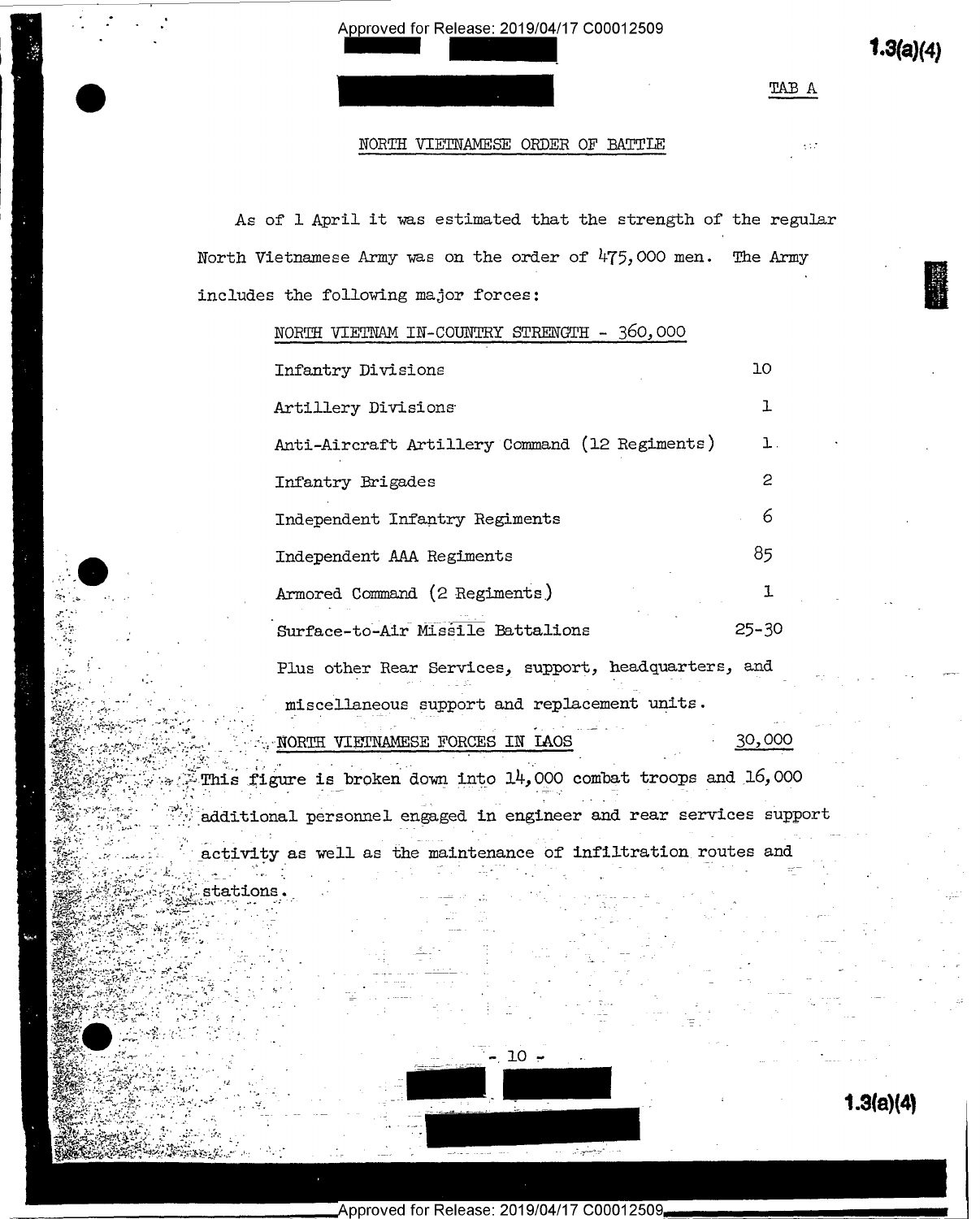$1.3(a)(4)$ 

| . |  |  |  |
|---|--|--|--|
|   |  |  |  |
|   |  |  |  |
|   |  |  |  |
|   |  |  |  |
|   |  |  |  |
|   |  |  |  |
|   |  |  |  |
|   |  |  |  |
|   |  |  |  |
|   |  |  |  |
|   |  |  |  |
|   |  |  |  |

| VIETNAMESE STRENCTH IN SOUTH VIETNAM - 85,000-100,000<br>R'I H |           |  |
|----------------------------------------------------------------|-----------|--|
| Front Headquarters                                             | 2         |  |
| Divisions                                                      | 9         |  |
| Regiments                                                      | 37        |  |
| Battalions                                                     | 144       |  |
| Total North Vietnamese Force<br>in NVA Units                   | $73,000*$ |  |

Within North Vietnam seven of the 10 infantry divisions are estimated to be at their full TO strength of 12,500 men. These are the 308th, 312th, 316th, 324th, 325th, 330th, and 350th Divisions. Two other North Vietnamese Divisions -- the 304th and 320th -- are carried at garrison strengths of  $3,000$  men each. The bulk of these two divisions entered South Vietnam in January of this year. One other division -- the 341st -- is believed to be understrength by at least one regiment which recently infiltrated into South Vietnam. Information available on the 341st Division is of uncertain validity, however, and its status is currently under study.

In addition to those forces in North Vietnamese units in South Vietnam, MACV is estimating that an additional 10-12,000 North Vietnamese troops are integrated into Viet Cong units. Therefore, the total NVA force in South Vietnam is on the order of  $83-85,000$ men. For the purpose of this paper we have assumed that the NVA force in South Vietnam is on the order of 85-100,000 men. The additional 15,000 men could be in various support units which have not yet been accepted organic to some of the divisions or merely in units which may be in country but which cannot be documented within the criteria established for OB figures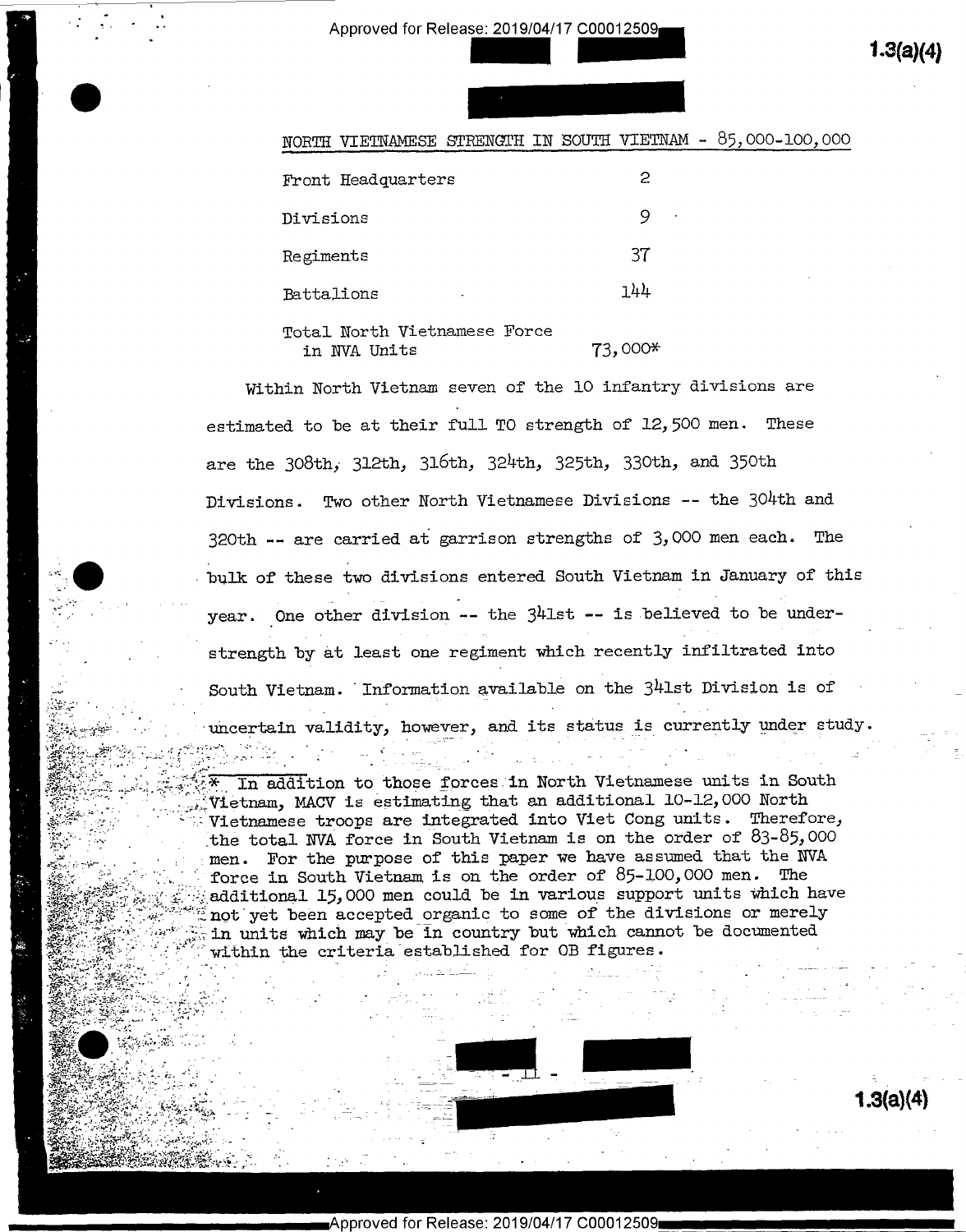$\mathbf{R}$   $\mathbf{S}$   $\mathbf{S}$   $\mathbf{S}$   $\mathbf{S}$   $\mathbf{S}$   $\mathbf{S}$ 

Ļ,

 $\cdot$  .

Of the seven infantry divisions above carried at full strength, two -- the 324th and 325th -- have previously been carried at garrison strength, but we believe they have now reconstituted their units to a full TO strength of 12,500 men. The 324th Division, for example, sent three regiments to South Vietnam in mid-1966 while the 325th Division sent three regiments south in early l96T.

It should be emphasized that the strength of various North Vietnamese units is an estimate. There is little hard intelligence information available as to the actual strength of any North Vietnamese division. Moreover, there is little information available to judge with any degree of confidence whether such units are manned at their full TO strength. The same is true for other major formations of the NVA listed in paragraph 1 above, with the possible exception of anti-aircraft artillery forces, whose strength is estimated primarily on the number of guns counted in aerial photography. RATIONALE FOR NORTH VIETNAMESE HOME DEFENSIVE REQUIREMENTS

It is recognized that the North Vietnamese Army has a significant capability to reinforce in South Vietnam with regular forces should the political decision to do so be taken. The dispatch of most of its division size forces would, for example, lead to a greatly stepped up enemy war effort along more conventional lines with its resultant increased casualties, logistic requirements and the like. If the North Vietnamese were to make such a decision, they would leave themselves open to the threat of an invasion. While they might hope

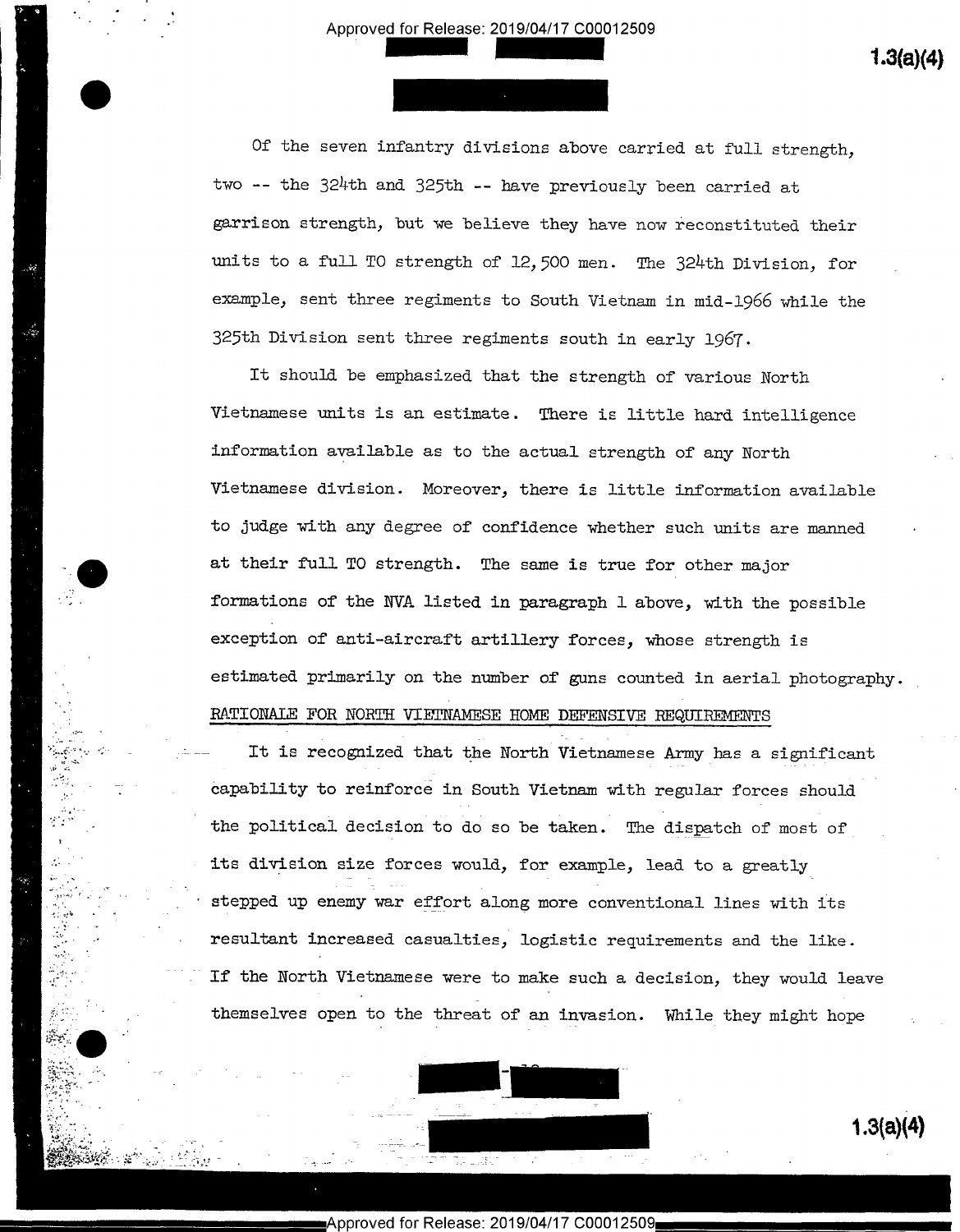that their regional forces and militia would be able to bear the initial brunt of such an invasion, they would be unable to contain an invasion and would probably have to recall sizeable forces from South Vietnam or invite the Chinese to defend them.

In addition, they would be stripping the North of a major portion of the Army's training base. The deployment of such sizeable forces would creat logistical requirements beyond their capability to sustain them in conventional combat unless the bombing campaign were stopped.

For the purpose of this paper, therefore, we are assuming that a prudent North Vietnamese government faced with a threat of a US invasion would want to maintain at least six divisions in a position to counter any invasion. In addition, the North Vietnamese would be prudent to have additional forces available in order to reinforce as necessary. These forces would be needed to cope with the threat of an Inchon type landing or an armored thrust north of the DMZ. These forces are also necessary to provide the NVN training base. The attached chart shows a breakdown of the forces that the North Vietnamese would prudently maintain in-country.

The regular army forces total some 301,000 men out of the total in-country army of some 353,000 NVA estimated to be available. Thus, some 50,000-odd men or four division equivalents would be available for deployment to South Vietnam in 1968. We estimate that this would be a one-time move on the part of the North Vietnamese in 1968 and that they would not be the ble to repeat it in 1969. Obviously, however, with their training and defense pase intact and the possibility of reconstituting deployed forces. it would be possible

 $1.3(a)(4)$ 

 $1.3(a)(4)$ 

 $1.3(a)(4)$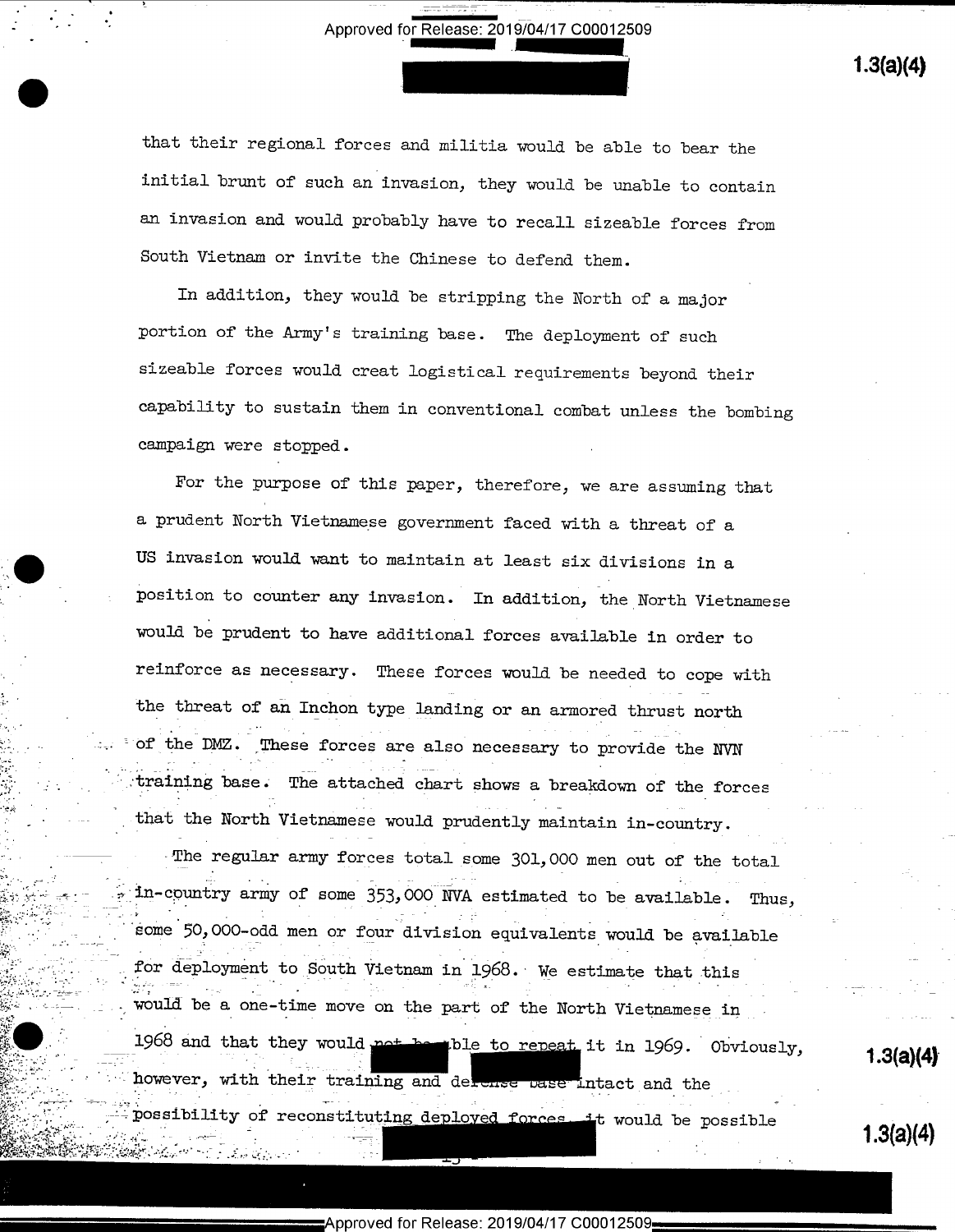$1.3(a)(4)$ 

 $1.3(a)(4)$ 

for the North Vietnamese to send some additional forces south in 1969 from the regular Army, but they probably could not match a four division deployment in 1968.

- 14 -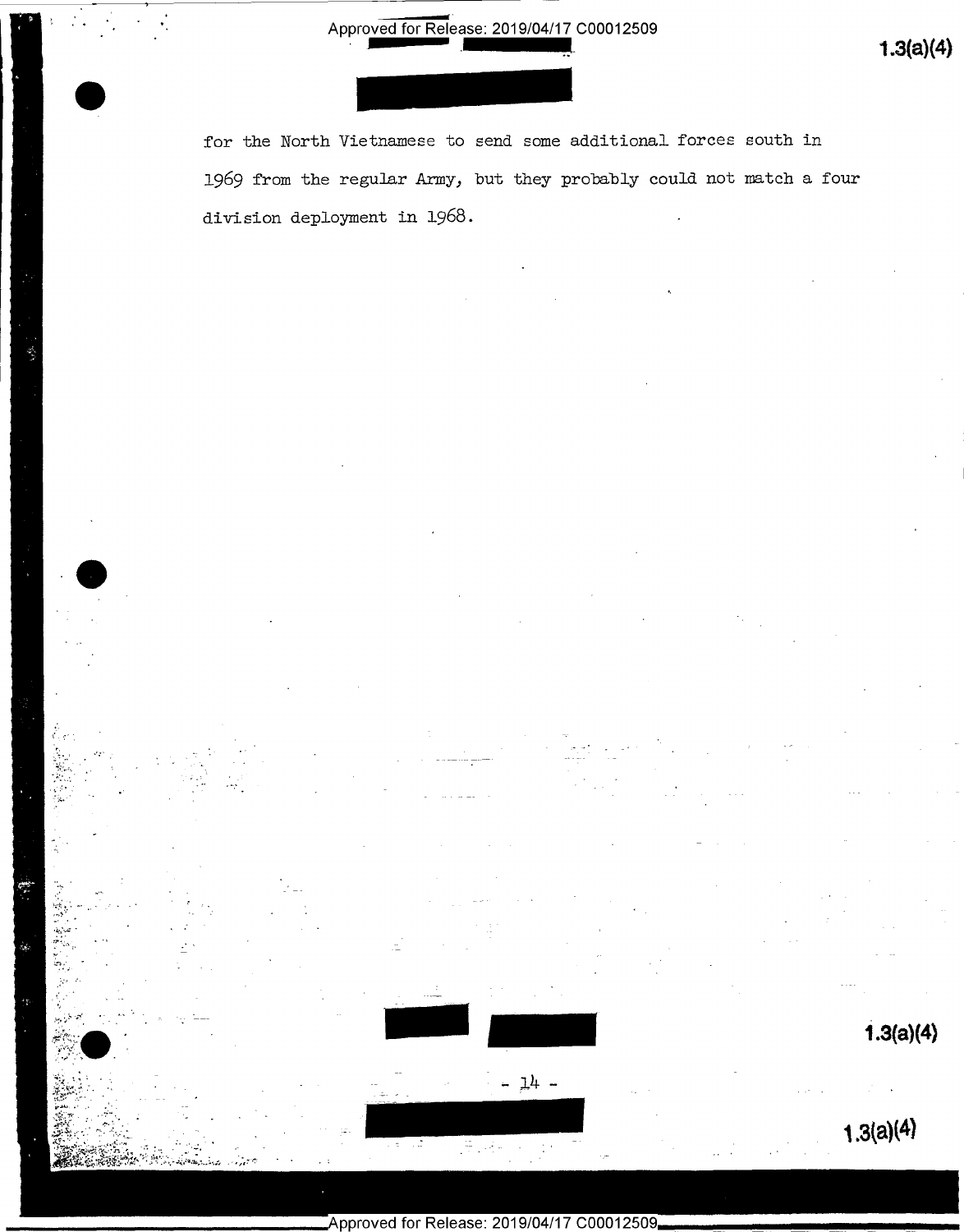|                                                                                                                                                                                        | 4,200     | 2,600 |      |               | 120,000                                                                                    |             | 96,500                                      |              | 85,000                                                             | 308,300<br>301,500    |                                   | 16,500                         | 416,500<br>400,000 | 724,800     |
|----------------------------------------------------------------------------------------------------------------------------------------------------------------------------------------|-----------|-------|------|---------------|--------------------------------------------------------------------------------------------|-------------|---------------------------------------------|--------------|--------------------------------------------------------------------|-----------------------|-----------------------------------|--------------------------------|--------------------|-------------|
| NORTH VIETNAMESE FORCES FOR HOMELAND DEFENSE<br>FORCES<br>.<br>بر<br><b>TTAR</b><br>$\frac{1}{\sqrt{2}}\sum_{i=1}^{n-1}i$                                                              | Air Force | Navy  | Army | COMBAT FORCES | Inf Regts,<br>$\bullet$<br>Bde,<br>$2 \text{ Inf}$<br>Div<br>and Arty<br>Div,<br>Inf.<br>o | AIR DEFENSE | 85 AAA Regt,<br>25-30 SAM Bns<br>1 AAA Div, | <b>OTHER</b> | Administration, Bases & Depots<br>and<br>Command<br>Rear Services, | Total Military Forces | <b>Y FORCES</b><br><b>SECURIT</b> | Security Force<br>Armed Public | Militia            | Grand Total |
| HIN<br>$\mathcal{L}^{\mathcal{P} \times \mathcal{G}}$<br>$\mathcal{V}^{(k)}$ , $\mathcal{V}$<br>(1) 新闻<br>ديد<br>پيدا<br>مرڪ<br>المجمعين.<br>المجموعة<br>$\tilde{\mathcal{A}}$<br>e Kr |           |       |      |               |                                                                                            |             |                                             |              |                                                                    |                       |                                   |                                |                    |             |

 $\frac{1}{2}$ 

Approved for Release: 2019/04/17 C00012509

Ō.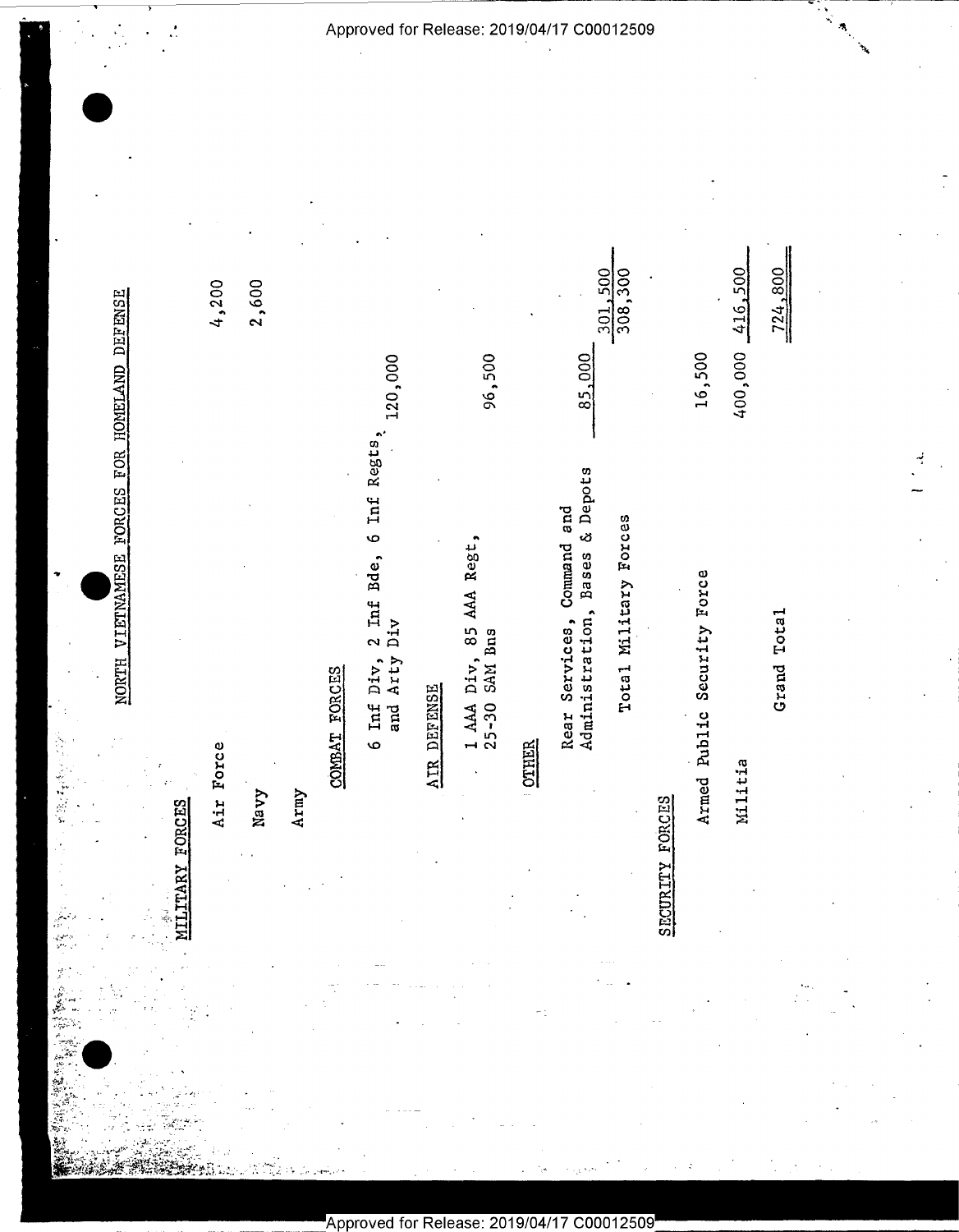TAB B

 $1.3(a)(4)$ 

<sup>h</sup> '

# ASSUMPTIONS UNDERLYING AN INSURGENCY BASE OF 500, OOO PERSONS

The insurgency base concept includes several categories of personnel; it includes, of course, the Communists regular military and guerrilla forces; it also includes the political infrastructure, and other less formally structured groups used to support the insurgency .

A large portion of the infrastructure represents some of the Communists most valuable assets in South Vietnam in terms of keeping the insurgency alive by providing it with material and human resources. The concept of the insurgency base includes the widest possible range of resources in terms of manpower.

This broad concept was chosen also because members of all of these elements sustain casualties and must be considered against the 800 per day attrition rate, and in South Vietnam against the recruitment rate.

It should be noted, however, that this model deals with losses to the manpower base and sources for replacements, and these flows would be of the magnitude postulated regardless of the size of the base, which is being held constant.



Approved for Release: 2019/04/17 C0001

ht

' »-

~

 $\cdot$  ,

 $\mathcal{F}:=\{x\in\mathbb{R}^n\mid x\in\mathbb{R}\}$  $\mathcal{P}$  .  $\blacksquare$  $\cdots$  . The contract of  $\cdots$ 

6월 2017년 - 1989년 - 1989년 - 1989년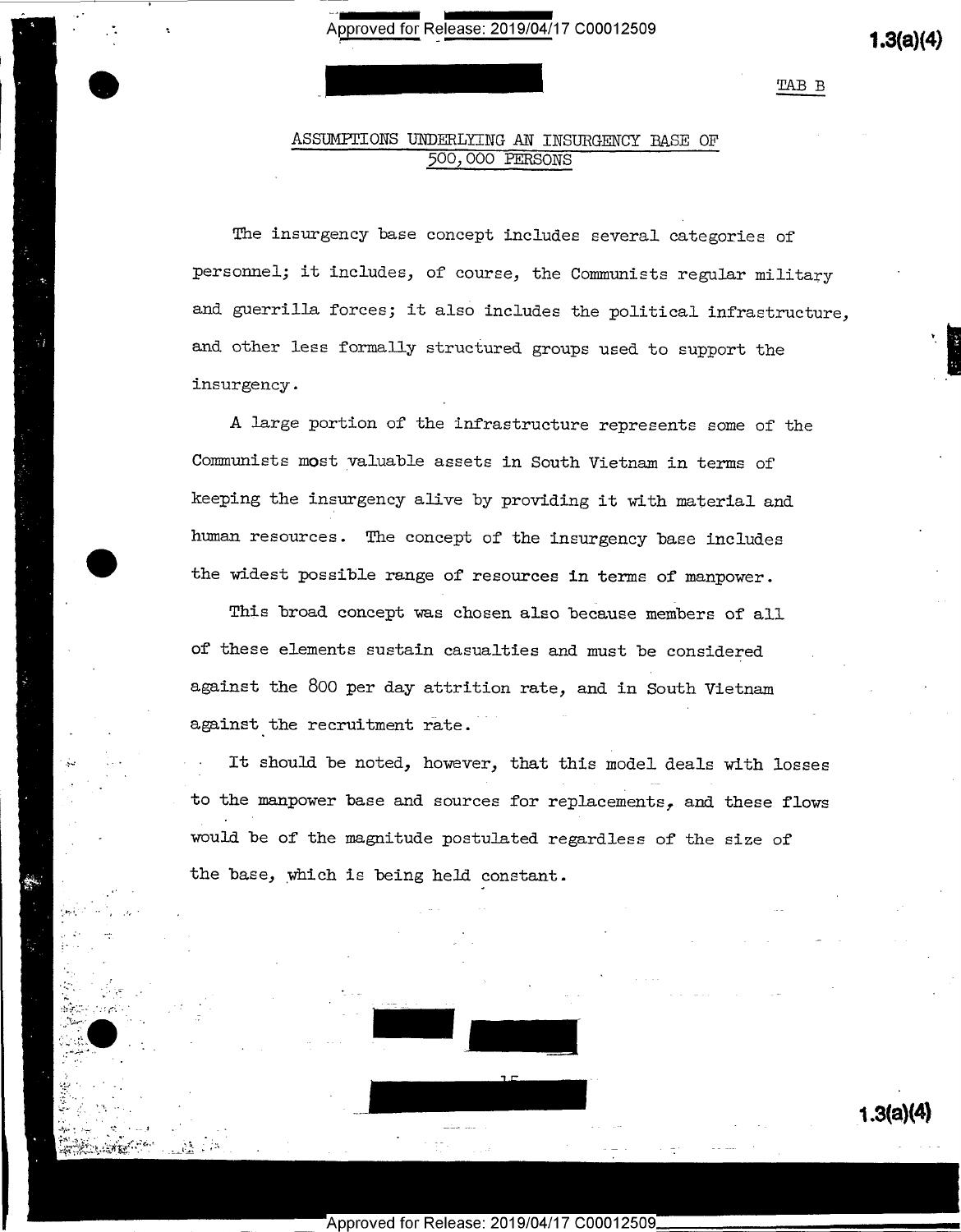$1.3(a)(4)$ 

TAB C

# BREAKDOWN OF THE CIVILLAN LABOR FORCE

According to US Bureau of the Census estimates there are presently about 10.4 million North Vietnamese in the 15 to 64 age group. By excluding from this total the 475,000 in the armed forces and the approximately 120,000 students of working age, an estimated labor force of 9.8 million is derived. Such a figure represents a labor force growth rate of 2 percent per year from the officially reported 1960 labor force figure of  $8.1$ million. This 2 percent growth rate appears reasonable in view of the population growth rate during the period.

The following tabulation shows an estimate of the labor force according to sectors of employment as of 1 January 1968:

| Sector of Employment             | Thousands Persons |
|----------------------------------|-------------------|
| Agriculture                      | 7,000             |
| Services                         | 800               |
| Industry (including handicrafts) | 800               |
| Transport and communications     | 400               |
| Trade                            | 300               |
| Construction                     | 250               |
| Other                            | 250               |
| Total                            |                   |
|                                  |                   |

These figures were derived from the official 1960 labor force breakdown figures and various statements and figures

announced by the regime during the last eight years.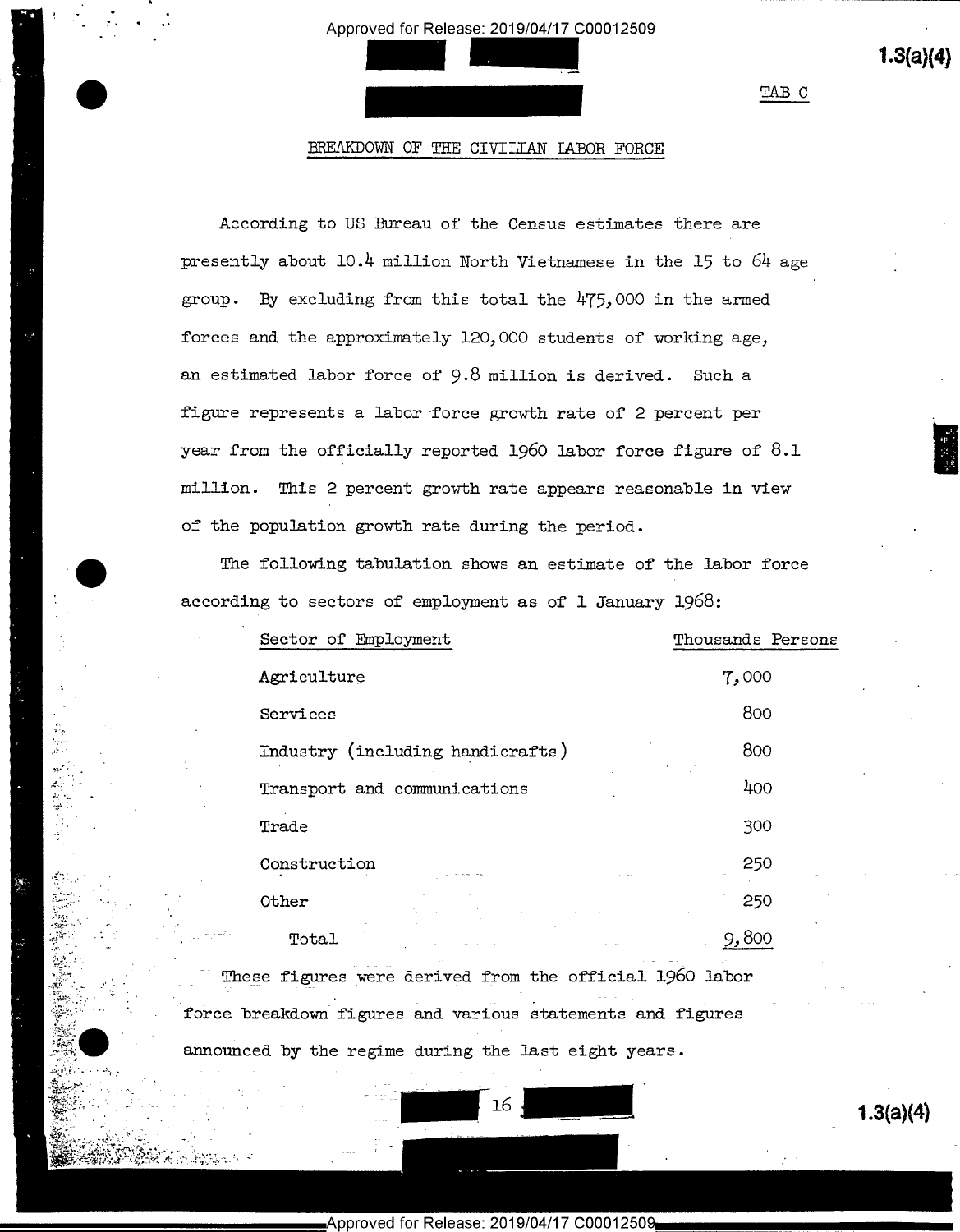Approved for Release: 2019/04/17 C00012509 proved for Release: 2019/04/17 C00012509<br>
(1.3(a)(4)

\

>

u

 $2.3$ 

TAB D

## WAR-RELATED LABOR FORCE

The estimated total number of civilian workers countering the air war over North Vietnam amounts to a maximum of about 600,000 individuals, including full time and part time workers, both male and female of all ages. The tabulation below shows that of this total less than 200,000 workers were engaged full time:

|                               | In Thousands |            |  |
|-------------------------------|--------------|------------|--|
|                               | Full Time    | Part Time  |  |
| LOC repair and reconstruction | 72           | 100 to 200 |  |
| Transport workers             | 100 to 120   | 25         |  |
| Civilian defense              |              | 150        |  |
| Total                         | 172 to 192   | 275 to 375 |  |

The number of full time workers on IOC repair and reconstruction (72,000) was based on special intelligence regarding I00 work camps. The information specified locations of the camps, numbers of workers, and the work underway. The total number estimated was cross checked by using aerial photography to determine the extent of reconstruction and repair activities. A ratio of two part time workers to every full time worker was established from a variety of intelligence sources.

The additional 100,000 to 120,000 full time transport workers include laborers for the extensive transloading required in bypassing  $\frac{17}{1.3(a)(4)}$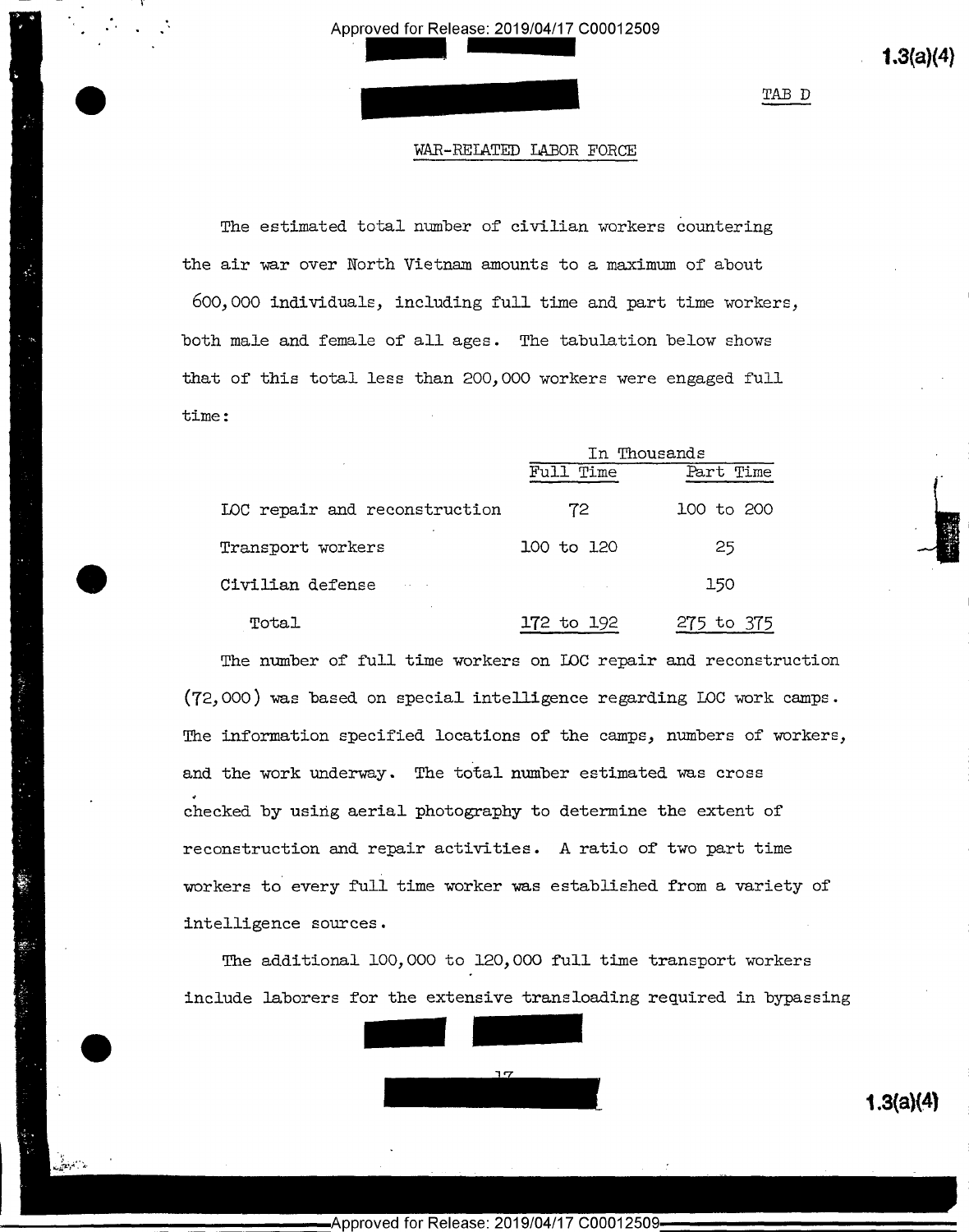interdictions in the transport system, additional truck drivers and boatmen, and the increased use of primitive transport, particularly for moving supplies south.

The estimate of 150,000 part time civilian defense workers was based on collateral sources as well as special intelligence that discussed watches being maintained for air attacks and the warning system.

 $1.3(a)(4)$ 

 $-18$  -

i.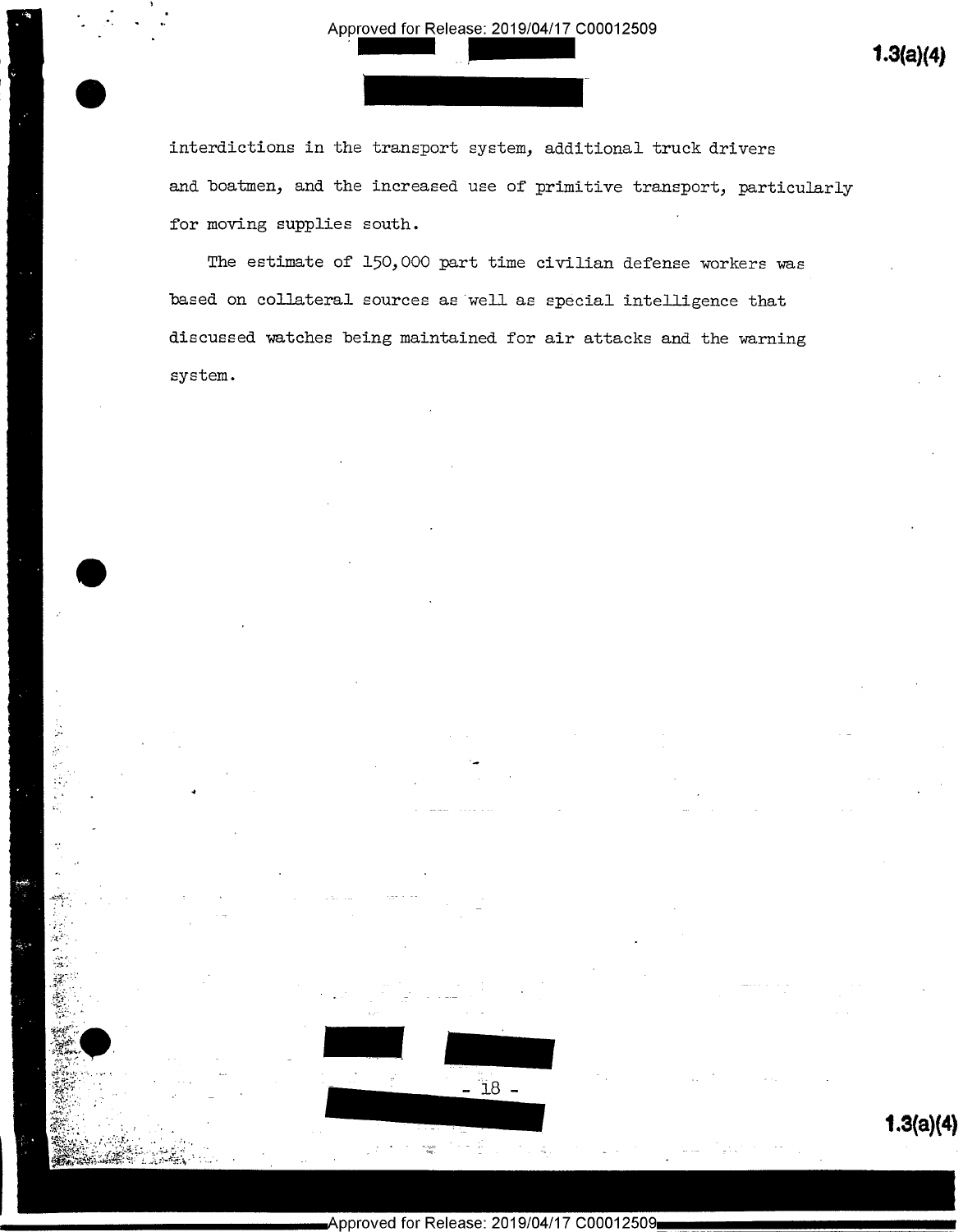

'

"

'

### ENEMY LOSSES IN SOUTH VIETNAM

 $\bullet$  . The contract of the contract of the contract of the contract of the contract of the contract of the contract of the contract of the contract of the contract of the contract of the contract of the contract of the co

The estimate of 300,000 enemy losses a year is a compromise between expected losses if he reverts to a protracted war (267, OOO) and those which he would sustain if he continued the forward deployment (350,000) which has characterized his operations since the Tet offensive.

Protracted War Strategy

KIA

 $-$ 

| First Quarter 1968               | 84,000  |
|----------------------------------|---------|
| Projected remainder<br>Year 1968 | 80,000* |
| ٠                                | 164,000 |

Total Losses:  $164,000 \times 1.62** = 267,000$ 

Forward Deployment Strategy

# KIA

2007 - An an Aonaichte ann an Aonaichte ann an Aonaichte ann an Aonaichte ann an Aonaichte ann an Aonaichte an

tee:-1,. '

luv .

 $-2.59$ 

2.  $-$ "-=.-1.3-\*..

 $x^*$   $\cdots$  $\mathbb{R}$ . We are '

9'

 $\mathbb{R}$  is a set of  $\mathbb{R}^n$  , then  $\mathbb{R}^n$ - ,.A,... H ',...\_' ..-;,,,-.

|                     | First Quarter 1968               | 84,000     |  |
|---------------------|----------------------------------|------------|--|
| المتحرج<br>i.<br>Ch | Projected remainder<br>Year 1968 | 131,000*** |  |
|                     |                                  |            |  |
|                     |                                  | 215,000    |  |

Total Losses: 215,000 x 1.62\*\* = 350,000

\* Based on a. study of enemy killed, 1965-67, it was found that every addition of a battalion to the allied OB resulted in an increase in kills by all allied battalions. Projecting 1965-67 casualties in accordance with expected allied buildup during the remainder of 1968 results in the estimate of 80,000 for the final nine months of 1968. , \_ \_ \_ \_ \_ \_ \_ \_ \_ \_ \_ \_ \_ \_

\*\* Adjustment for those who died or were disabled from wounds, deserted, defected, and PW's. It does not include died or disabled<br>from sickness.  $\blacksquare$  . The sickness.  $\blacksquare$ 

 $\frac{***}{*}$  During March 1968 the enemy sustained approximately 14, 600 killed, or projected to 131,000 for the remaining 9 months of 1968.

- 19 -

 $V$  s  $\sim$   $V$  ,  $\sim$   $V$  ,  $\sim$   $V$  ,  $\sim$   $V$  ,  $\sim$   $V$  ,  $\sim$   $V$  ,  $\sim$   $V$  ,  $\sim$   $V$  ,  $\sim$   $V$  ,  $\sim$   $V$  ,  $\sim$   $V$  ,  $\sim$   $V$  ,  $\sim$   $V$  ,  $\sim$   $V$  ,  $\sim$   $V$  ,  $\sim$   $V$  ,  $\sim$   $V$  ,  $\sim$   $V$  ,  $\sim$   $V$  ,  $\sim$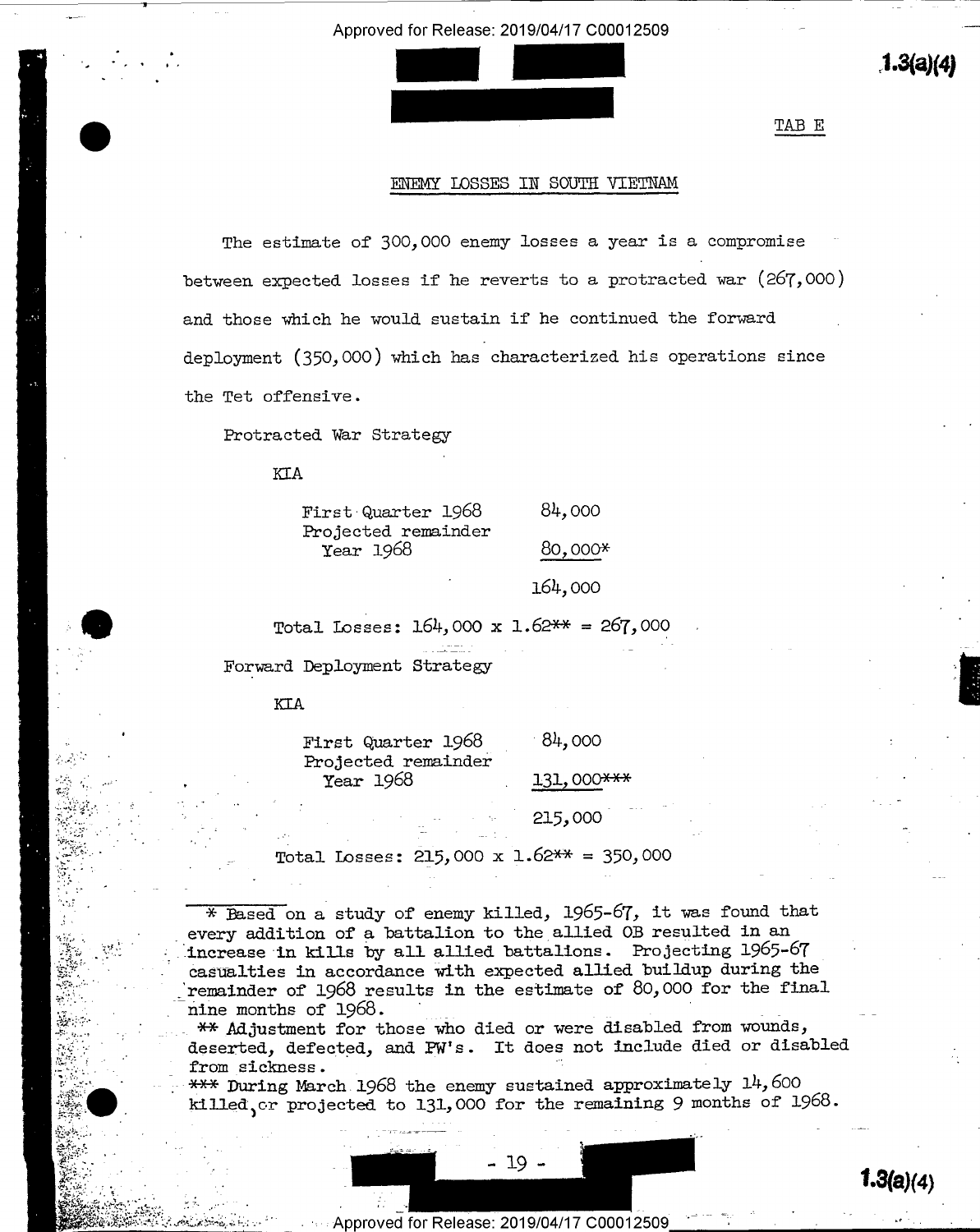for Release: 2019/04/17 C00012509 Approved for Release: 2019/04/17 C00012509 (1.3(a)(4)

V

a

~a ~

'

 $\sim$  1.1  $\sim$  1.1  $\sim$  1.1  $\sim$ 

1 v 1.

 $t_{\alpha}$ 

"-L

-\_ Jr

1

'-5. .  $\mathcal{L}^{\text{max}}_{\text{max}}$ 

\ ,-'-'\*-7?»

TAB F

# NORTH VIETNAMESE PERSONNEL LOSSES

The figure of 45,000 for losses in North Vietnam in 1968 and 1969 is based on an estimated turn over in the NVN forces of about lO percent a year from normal causes i.e., sickness, over-age or physical retirements, training losses, etc. These are no hard figures on such attrition, but it occurs even in war. This should be considered a maximum worse case figure for the purposes of this paper. No estimate has been made for war casualties in the north although the North Vietnamese Armed Forces are suffering casualties from our air and naval actions against the north. Such losses have not been announced by the North Vietnamese. The data available from any other sources are not in sufficient detail to provide a basis for an estimate.,

 $-20 -$ 

C00012509

2., .' '

Approved for Release: 2019/04/17

 $1.3(a)(4)$ 

E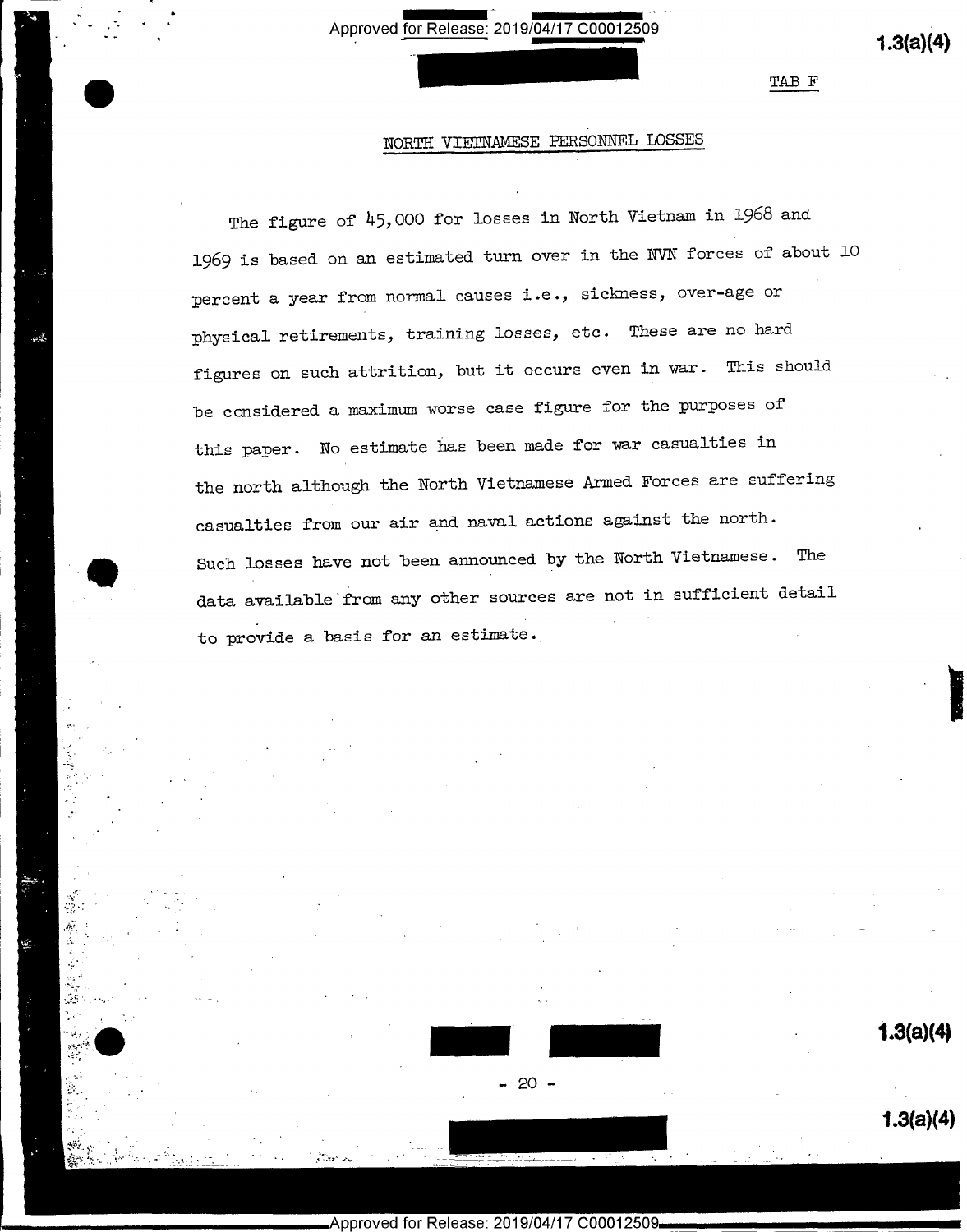c

 $1.3(a)(4)$ 

 $1.3(a)(4)$ 

TAB G

<sup>i</sup> / DERIVATION OF THE 500,000 SURPLUS LABOR POOL

At least 200,000 workers could be drawn from agriculture without a decline in agricultural output because of the low marginal productivity of North Vietnamese farmers. For many years the regime has had a goal of reducing the number of farm workers per unit of land. Female labor can be substituted for male labor. Moreover, additional labor can be withdrawn from agriculture by substituting imported food for lost domestic production - the average output per year of a rice farmer in North Vietnam is only about one-half ton.

About 150,000 workers could be withdrawn from the total industrial labor force of about 800,000. Of the industrial force approximately 600,000 are engaged in handicraft activities§ Much of this labor force has very low productivity and is not engaged in essential economic activity. The loss of one quarter of this handicraft labor force to the armed forces would not be missed.

About 150,000 workers could be withdrawn from the 1.1 million workers engaged in the trade and services sector of the economy. Although this diversion would result in a decline in consumer welfare the overall effect on the economy would be slight.

In addition to these pools of manpower which can be drained for military purposes there are also approximately 120,000 students in North Vietnam of working age which could be put to work to replace

 $21 -$ 

V